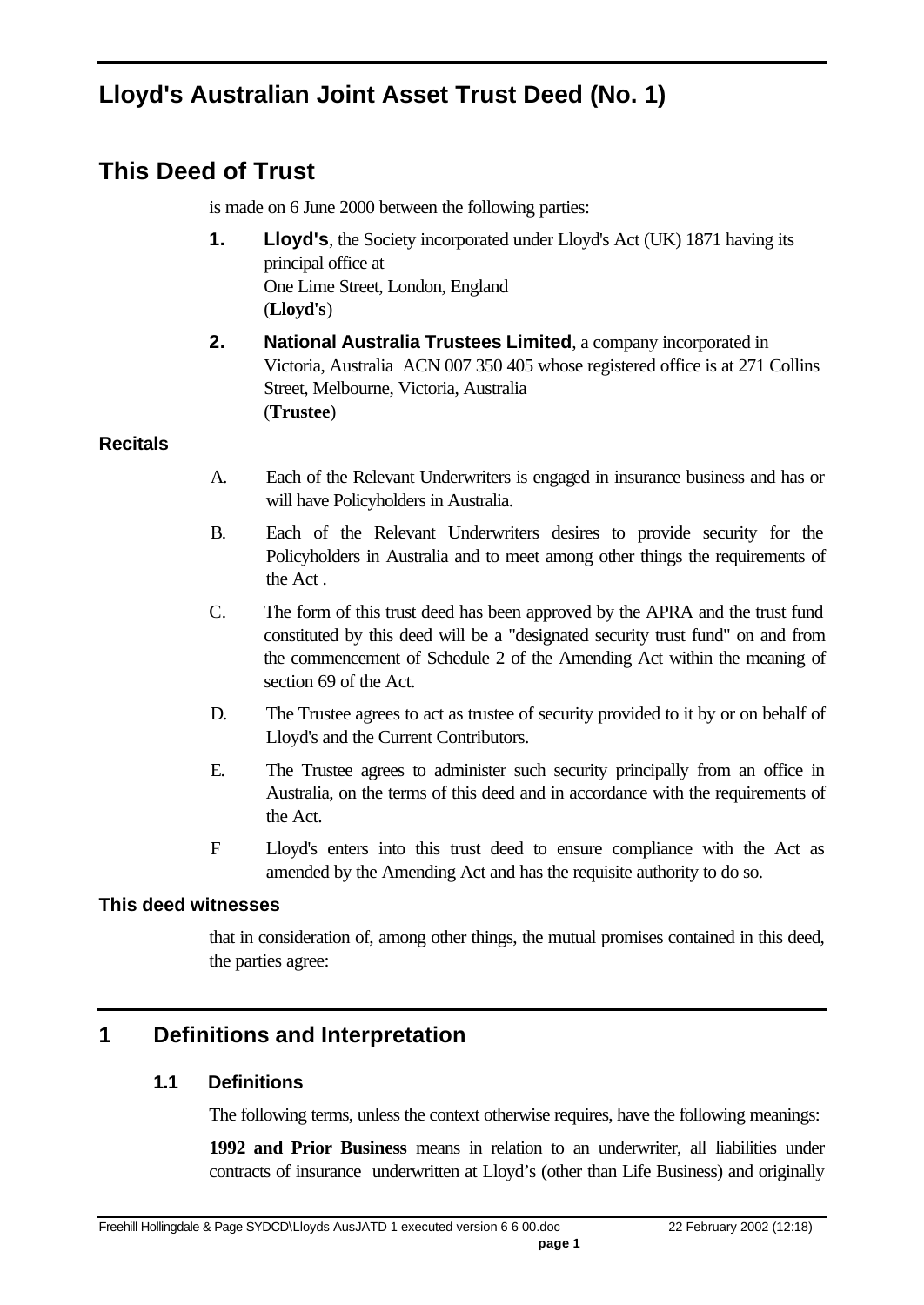allocated to the 1992 year of account or any earlier year of account including, without limitation, any such liabilities reinsured to close into the 1993 or any later year of account but excluding any liabilities re-signed, or re-allocated pursuant to a premium transfer, into 1993 or any later year;

Act means the Insurance Act 1973;

**Amending Act** means the Insurance Laws Amendment Act 1998;

**APRA** means the Australian Prudential Regulation Authority, a body corporate established by the Australian Prudential Regulation Authority Act, 1998 and includes any successor body appointed to carry out the functions of the Commissioner under the Act;

**Auditor** means the auditor of the accounts of the Trust Fund from time to time;

**Australian Liabilities** means liabilities of the Relevant Underwriters under the Australian Policies;

**Australian Policy** means, in relation to an underwriter, any contract or policy of insurance or reinsurance written or incepting on or before 30 June 1998 (including any contract or policy underwritten after that date under a binding authority commencing on or before that date):

- (a) which is not comprised in the 1992 and Prior Business of any underwriter that has been reinsured by Equitas Reinsurance Limited;
- (b) which is not Equitas Reinsured Business;
- (c) where the amount of premiums received by, or due to, the underwriter are premiums to which Division 15 of Part III of the Tax Act as in force on the day preceding the commencement of Schedule 2 of the Amending Act (as modified by paragraph 10 of the Schedule to the Act )applies; and
- (d) which is underwritten by the underwriter as a member of a syndicate or in respect of which the underwriter is liable as a member of a syndicate for a year of account of the syndicate to members of the same syndicate or any other syndicate for an earlier year of account pursuant to any Reinsurance to Close,

but does not include:

- (e) any such contract or policy of insurance or reinsurance the premiums in respect of which are or were paid or payable in United States of America dollars; or
- (f) a contract or policy of insurance or reinsurance if the liabilities of the underwriter as a member of the particular syndicate for the particular year of account under or in respect of the contract or policy have been reinsured pursuant to any Reinsurance to Close with Continuing Underwriters, where, in respect of each such Continuing Underwriter the liabilities under that contract or policy of insurance or reinsurance is taken into account in calculating the Minimum Amount for the syndicate and year of account of which the Continuing Underwriters are members and the Syndicate Share of the Trust Fund for the particular syndicate for the particular year of account is not less than that Minimum Amount. In this paragraph (e), the expressions "Continuing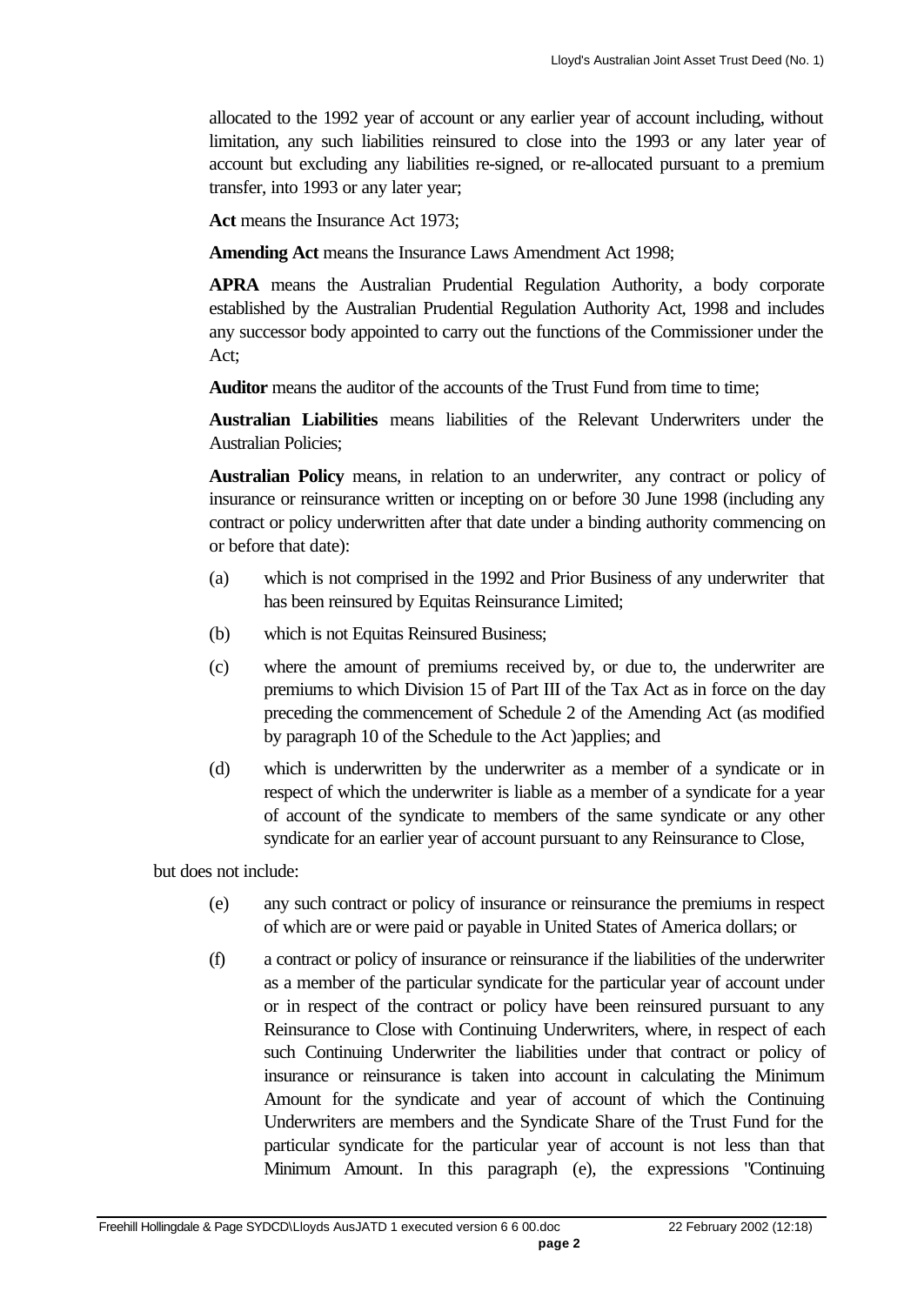Underwriters","Minimum Amount" and "Syndicate Share of the Trust Fund" have the meanings given to those terms in the Lloyd's Australian Trust Deed;

#### **Authorised Officer** means:

- (a) in relation to Lloyd's, any officer of Lloyd's authorised by Lloyd's from time to time in writing and accompanied by a specimen signature of that officer, as an officer authorised to sign on behalf of Lloyd's at that time; and
- (b) in relation to the Trustee, any officer of the Trustee authorised by the Trustee from time to time in writing and accompanied by a specimen signature of that officer, as an officer authorised to sign on behalf of the Trustee at that time;

**Bank** means a corporation authorised under the Banking Act 1959 to carry on banking business in Australia;

**binding authority** means an authority given by or on behalf of a Lloyd's underwriter to any person, (including an insured or reinsured but excluding the active underwriter of the syndicate in relation to which such authority is given), to enter into, as agent for the Lloyd's underwriter, contracts of insurance or reinsurance on behalf of the Lloyd's underwriter as insurer or reinsurer, in accordance with the rules or practice of Lloyd's;

**Business Day** means a day on which banks are open for business in Sydney, Melbourne and London excluding a Saturday, Sunday or public holiday;

**Citibank Letter of Credit** means an unconditional, irrevocable Letter of Credit in favour of the Trustee that has been issued or confirmed by Citibank, NA and to be held on the terms of this deed before the day on which Schedule 2 of the Amending Act commences.;

**Claim** means, in relation to a Relevant Underwriter, a claim under an Australian Policy in respect of which the Relevant Underwriter has a liability to:

- (a) the holder; or
- (b) another underwriter in relation to whom the Underwriter is a Continuing Underwriter;

**Continuing Underwriter** means a Relevant Underwriter who is a reinsuring member within the meaning of the definition of "Reinsurance to Close";

**Council** means the Council of Lloyd's or (in relation to any power or discretion which is hereby vested in the Council but which has for the time being been delegated by the Council to the Committee of Lloyd's or to the Chairman or a Deputy Chairman of the Committee of Lloyd's pursuant to the provisions of section 6(6) of Lloyd's Act (UK) 1982) the Committee of Lloyd's or the Chairman or a Deputy Chairman of the Committee of Lloyd's (as the case may be) or (except only for the purposes of clause 10.4) such other person or persons as are for the time being authorised by the Council of Lloyd's to exercise any power or discretion which is hereby vested in the Council;

**Current Contributors** means those persons (whether individuals, bodies corporate or other legal persons and whether or not Underwriters) whose contributions to the Trust Fund constitute all or part of the principal of the Trust Fund for the time being;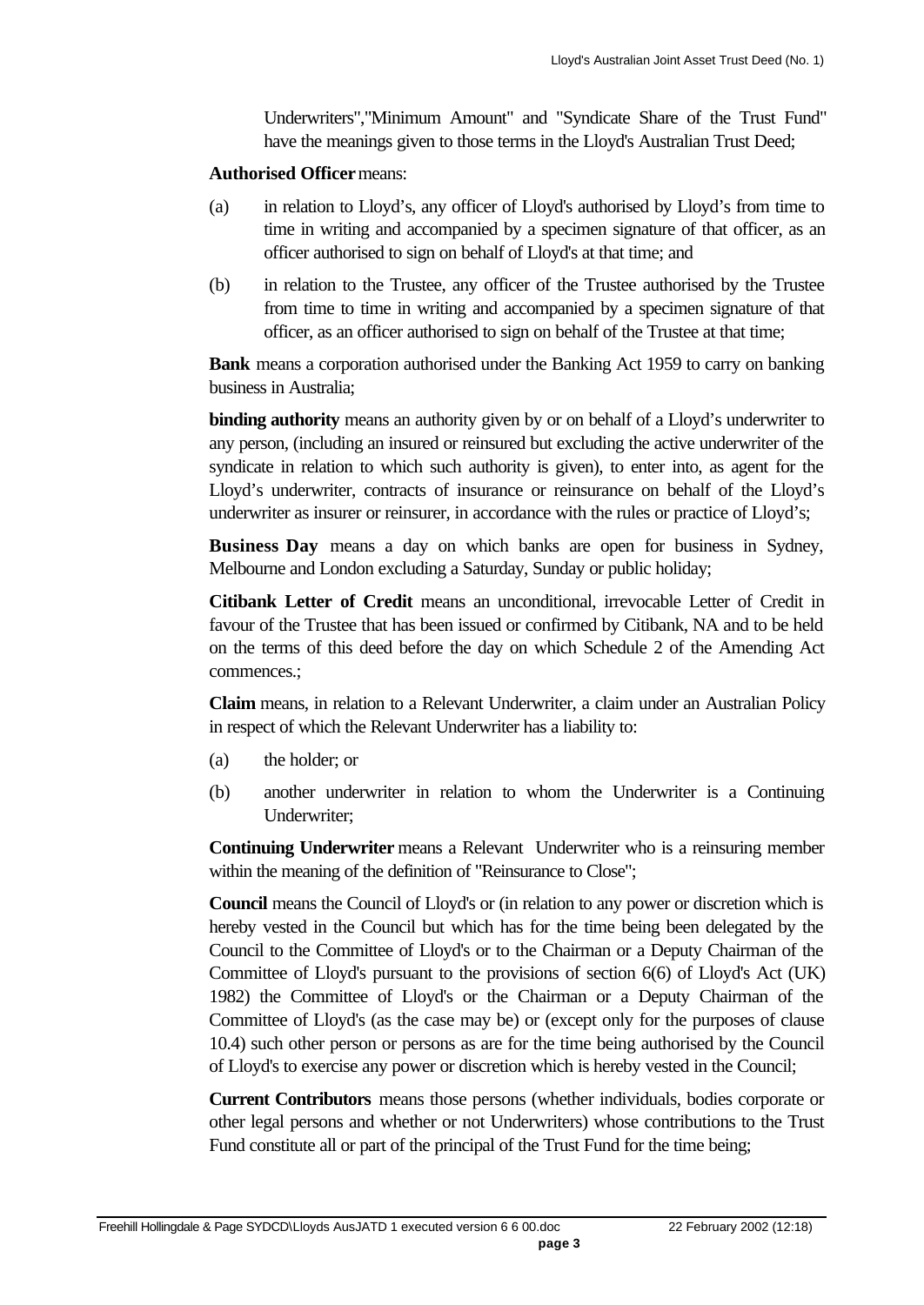**Determination** means the Insurance (Lloyd's Security Trust Fund Arrangements) Determination 1998 (as amended from time to time).

**Distributable Income** means, in respect of a Financial Year, the amount determined in accordance with the following formula

$$
DI = NI + AI
$$

where

- DI is the Distributable Income for the Financial Year;
- NI is the Net Income for the Financial Year; and
- AI is the amount determined by the Trustee on a direction from Lloyd's under clause 5.5(f) for the Financial Year;

**Effective Date** means the date on which Schedule 2 of the Amending Act (other than Item 27) comes into force;

**Equitas Limited** means the limited company of that name registered in England and Wales with company No. 3173352 whose registered office is at 33 St Mary Axe, London, England;

#### **Equitas Reinsurance Contract** means:

- (a) the reinsurance and run-off contract dated 3 September 1996 and entered into by Equitas Reinsurance Limited, Equitas Limited, Lloyd's, Additional Underwriting Agencies (No. 9) Limited (for itself and on behalf of the members for whom it is appointed as substitute agent) and others; and
- (b) the Lioncover Reinsurance Contract.

**Equitas Reinsurance Limited** means the limited company of that name registered in England and Wales with company No. 3136300 whose registered office is at 33 St Mary Axe, London, England;

**Equitas Reinsured Business** means all liabilities under contracts of insurance (whether direct or otherwise) or reinsurance underwritten at Lloyd's from time to time reinsured directly or indirectly by Equitas Reinsurance Limited and retroceded to Equitas Limited, which liabilities do not constitute 1992 and Prior Business;

**Equitas Trust Fund** means the trust fund constituted or regulated under the deed to be executed in June 2000 between Equitas Limited and Perpetual Trustee Company Limited:

**Financial Year** means a period of 12 months commencing on 1 July and ending on 30 June next following;

**Governmental Agency** means any government or governmental, semi-governmental, administrative, fiscal or judicial body, department, commission, authority, tribunal, agency or entity;

**Investment Income** means any income derived from any investment made pursuant to clause 5.3, including but not limited to interest, distributions and dividends;

**Judicial Trustee** means a person appointed as judicial trustee of the Trust Fund under Division 5 of Part VII of the Act;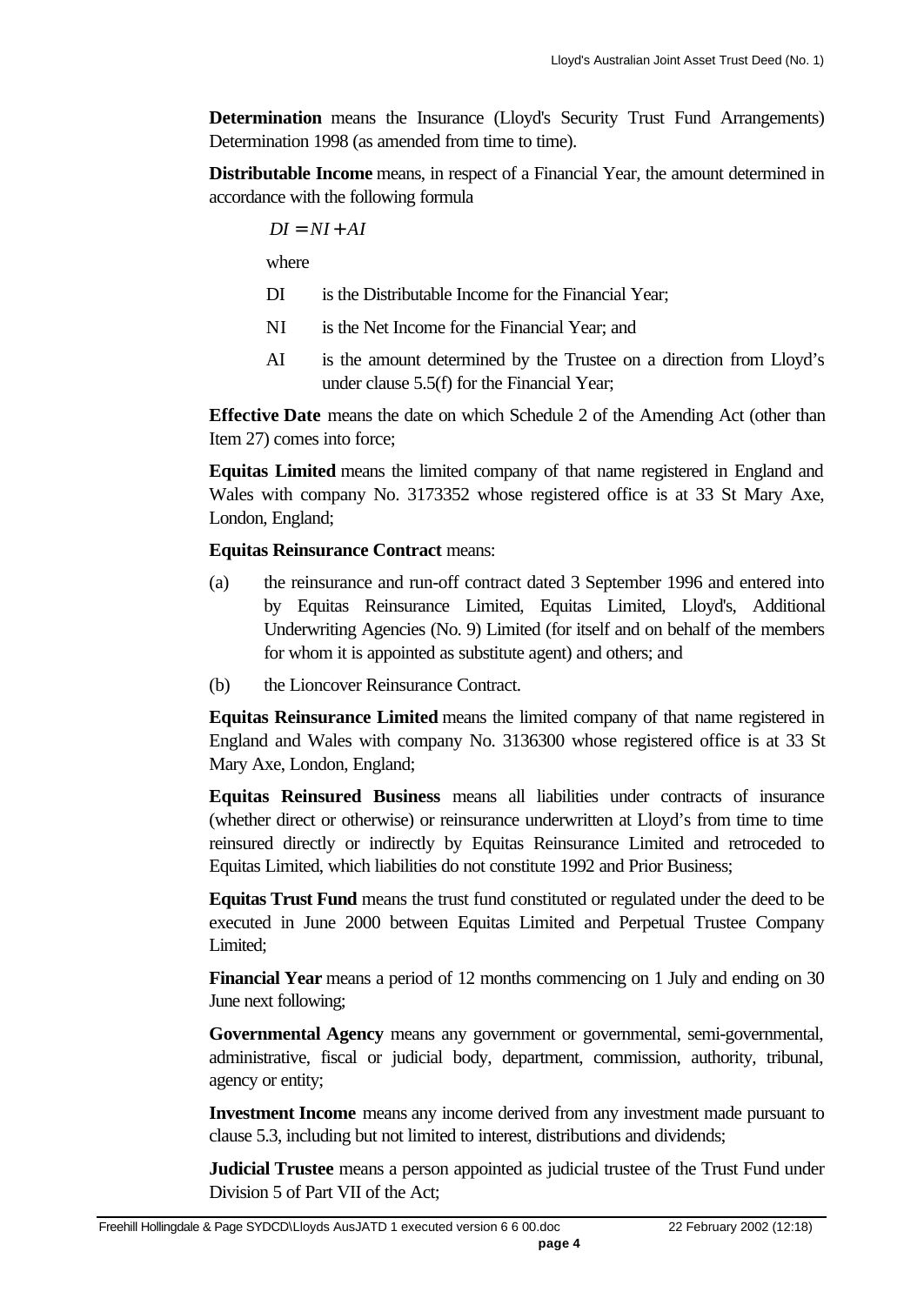Letter of Credit means an unconditional, irrevocable letter of credit in favour of the Trustee which

- (a) provides for immediate payment at the written direction of the Trustee;
- (b) satisfies the requirements under the Act; and
- (c) which is issued or confirmed by a Bank;

Life Business has the meaning ascribed to "long term business" in the Insurance Companies Act (UK) 1982 as in force on 3 September 1996;

**Lioncover Insurance Company Limited** means the limited company of that name registered in England and Wales with company number 2094618 whose registered office is One Lime Street, London, England, EC3M 7HA;

**Lioncover Reinsurance Contract** means the reinsurance contract dated 18 December 1997 and entered into between, inter alia, Equitas Reinsurance Limited, Equitas Limited, Lloyd's and Lioncover Insurance Company Limited in relation to the reinsurance and run-off by Equitas Reinsurance Limited of the liabilities of Lioncover Insurance Company Limited arising in relation to contracts of insurance underwritten at Lloyd's by the PCW Syndicates, as defined therein;

**Lloyd's Agent in Australia** means the individual resident in Australia appointed by Lloyd's as the agent of Lloyd's for the purposes of the Act;

**Lloyd's Australian Trust Deed** means the deed dated 2000 between Lloyd's and the Trustee;

**Lloyd's Australian Trust Fund** means the fund constituted or regulated under the Lloyd's Australian Trust Deed;

**Lloyd's Premiums Trust Deed** means in relation to a Relevant Underwriter, the Lloyd's Premiums Trust Deed or Trust Deeds approved pursuant to the Insurance Companies Act (UK) l982 and executed by the Relevant Underwriter in respect of the Relevant Underwriter's insurance business at Lloyd's other than Life Business;

**Matured Claim** means a Policyholder Claim which the Trustee must pay pursuant to clause  $4.2(d)$ ;

**Minimum Amount** means an amount equal to the funding requirement calculated in accordance with the Determination;

**Net Income** means, in respect of any Financial Year, the operating profit of the Trust Fund for that Financial Year which shall:

- (a) include abnormal and extraordinary items;
- (b) be calculated before tax; and
- (c) be determined in accordance with generally accepted Australian accounting principles;

**Net Taxable Income** means, in respect of any Financial Year, the net income of the Trust Fund for that Financial Year, determined in accordance with the principles applicable under section 95(1) of the Tax Act;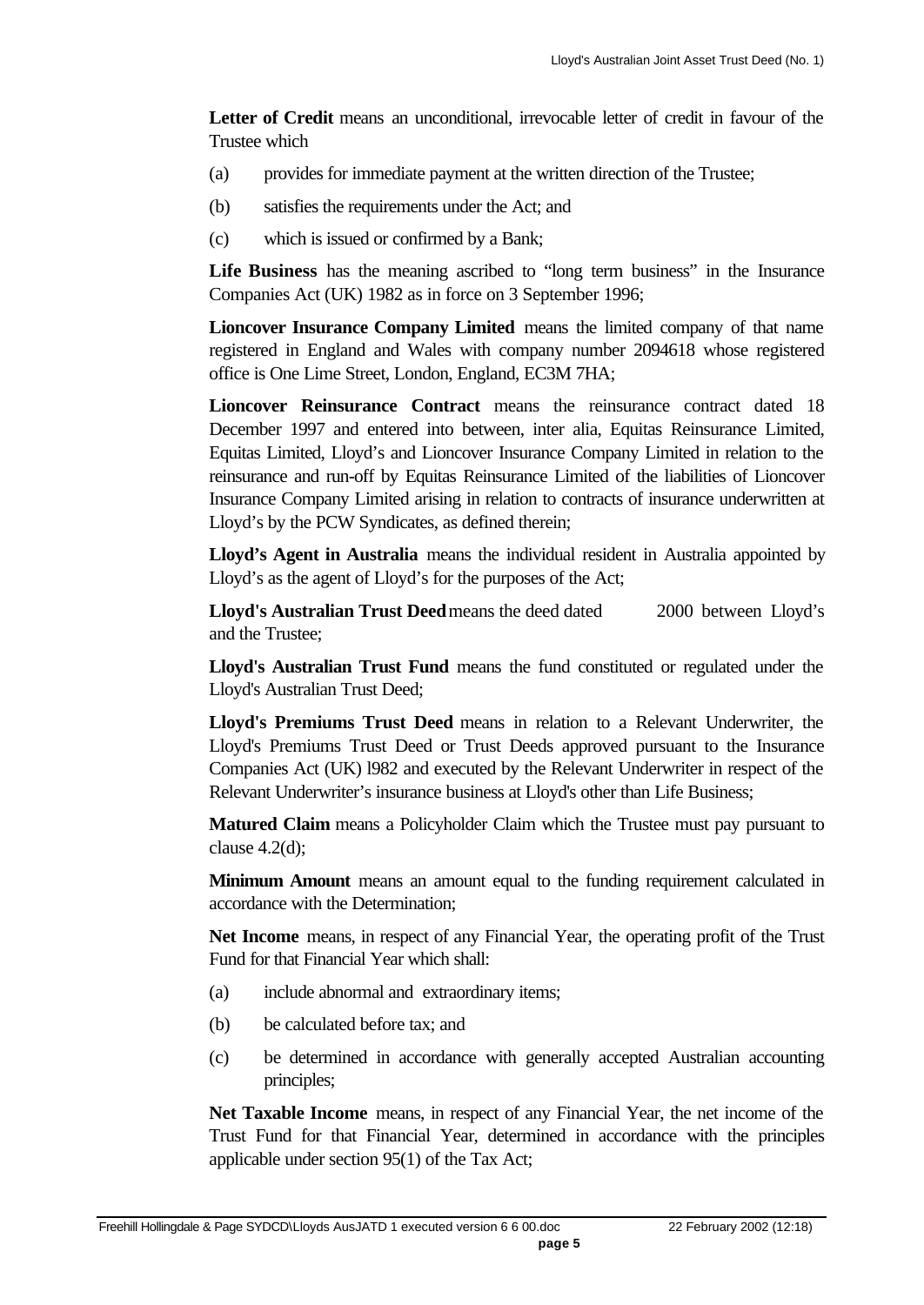**Operational Agreement** means any agreement entered into between Lloyd's and the Trustee pursuant to clause 3.2;

**Other Underwriters** means, in relation to a Relevant Underwriter, the underwriters other than the Relevant Underwriter;

**Policyholder** means, in relation to a Relevant Underwriter, the holder of an Australian Policy in respect of which the Relevant Underwriter has a liability to:

- (a) the holder; or
- (b) another underwriter in relation to whom the Relevant Underwriter is a Continuing Underwriter;

**Policyholder Claim** means a claim made on the Trustee by a Policyholder in accordance with the provisions of clause 4.1;

**Premiums Trust Fund** means, in relation to a Relevant Underwriter, a trust fund set up with respect to the Relevant Underwriter which is constituted or regulated under a Lloyd's Premiums Trust Deed;

**Qualified Entity** means a Bank or any other corporation approved by the APRA to be appointed Trustee hereunder;

**Recognised Depository** means any securities depository or clearing agency which operates a central system in Australia or a transnational system for handling securities in a physical or book entry form and which is authorised so to do under any applicable law;

**registered office** has the meaning given in the Corporations Law;

**Reinsurance to Close** means any one or more of:

- (a) an agreement under which underwriting members (the "reinsured members") who are members of a syndicate for a year of account (the "closed year") agree with underwriting members who constitute that or another syndicate for a later year of account (the "reinsuring members") that the reinsuring members will discharge or procure the discharge of, or indemnify the reinsured members against, all known and unknown liabilities of the reinsured members arising out of insurance business underwritten through that syndicate and allocated to the closed year of account, in consideration of:
	- (1) a premium; and
	- (2) either:
		- (A) the assignment, or agreement to assign, to the reinsuring members of all the rights of the reinsured members arising out of or in connection with that insurance business (including without limitation the right to receive all future premiums, recoveries and other monies receivable in connection with that insurance business); or
		- (B) an agreement by the reinsured members that the reinsuring members shall collect on behalf of the reinsured members the proceeds of all such rights and retain them for their own benefit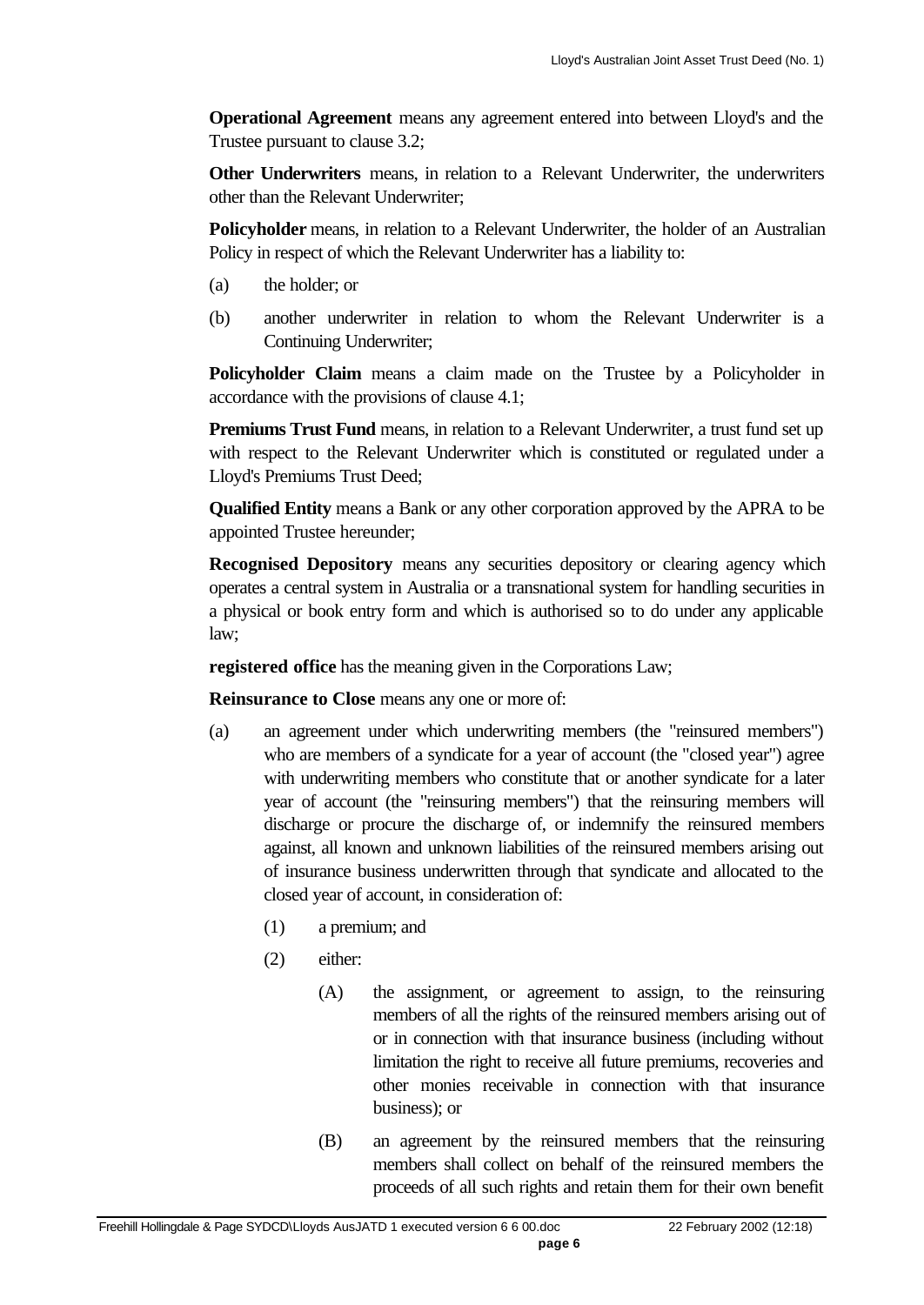so far as they are not applied in discharge of the liabilities of the reinsured members;

- (b) an agreement underwritten by members of one or more syndicates and complying with requirements made under paragraph 2(3) of Lloyd's Syndicate Accounting Byelaw (No.18 of 1994) or other requirements made by the Council;
- (c) in relation only to the 1993 year of account, 1994 year of account or 1995 year of account of any syndicate whose members have underwritten general business, the Equitas Reinsurance Contract, taken together with an agreement such as is referred to in sub-paragraph (a) modified so as to reinsure the reinsured members in relation only to such of the insurance business and underwritten through that syndicate and allocated to that year of account as has not been reinsured under the Equitas Reinsurance Contract;
- (d) in the case of a syndicate consisting only of a single corporate member which is not closed by reinsurance to close by another person, the inclusion in the underwriting account of that syndicate for the next following year of account of an amount representing a provision for all known and unknown liabilities attributable to the year of account which is closing;

**Relevant Syndicate** means a syndicate and year of account of which a Relevant Underwriter is a member;

**Relevant Underwriter** means each underwriter who has Australian Liabilities at the date hereof and includes any underwriter who has Australian Liabilities at any time thereafter;

**Rules** means the Insurance (Designated Security Trust Funds) Rules 1998 (as amended from time to time);

**Security Deposit** has the meaning given in the Act ;

**Tax** means any withholding tax, income tax, duty, (including financial institutions duty paid or reimbursed to other financial institutions), or any other taxes, duties, levies, imposts, deductions and charges and any interest, penalties or fines imposed in connection with any of them, of whatever nature and however named.

**Tax Act** means the Income Tax Assessment Act 1936;

**Trust Fund** means the property, including cash, held by the Trustee under the provisions of this deed;

**Trustee** means the person appointed as the trustee hereunder from time to time and includes any Judicial Trustee;

**Trustee Claim** means, in relation to the Trust Fund, a claim by the Trustee for all fees and expenses of the Trustee, including without limitation its legal fees and expenses and other disbursements properly incurred in negotiating and entering into this trust deed and the Operational Agreement and all liabilities and expenses properly incurred in the execution or purported execution of the trusts contained in this deed or the exercise or attempted exercise of any of the powers, authorities and discretions vested in it under this deed;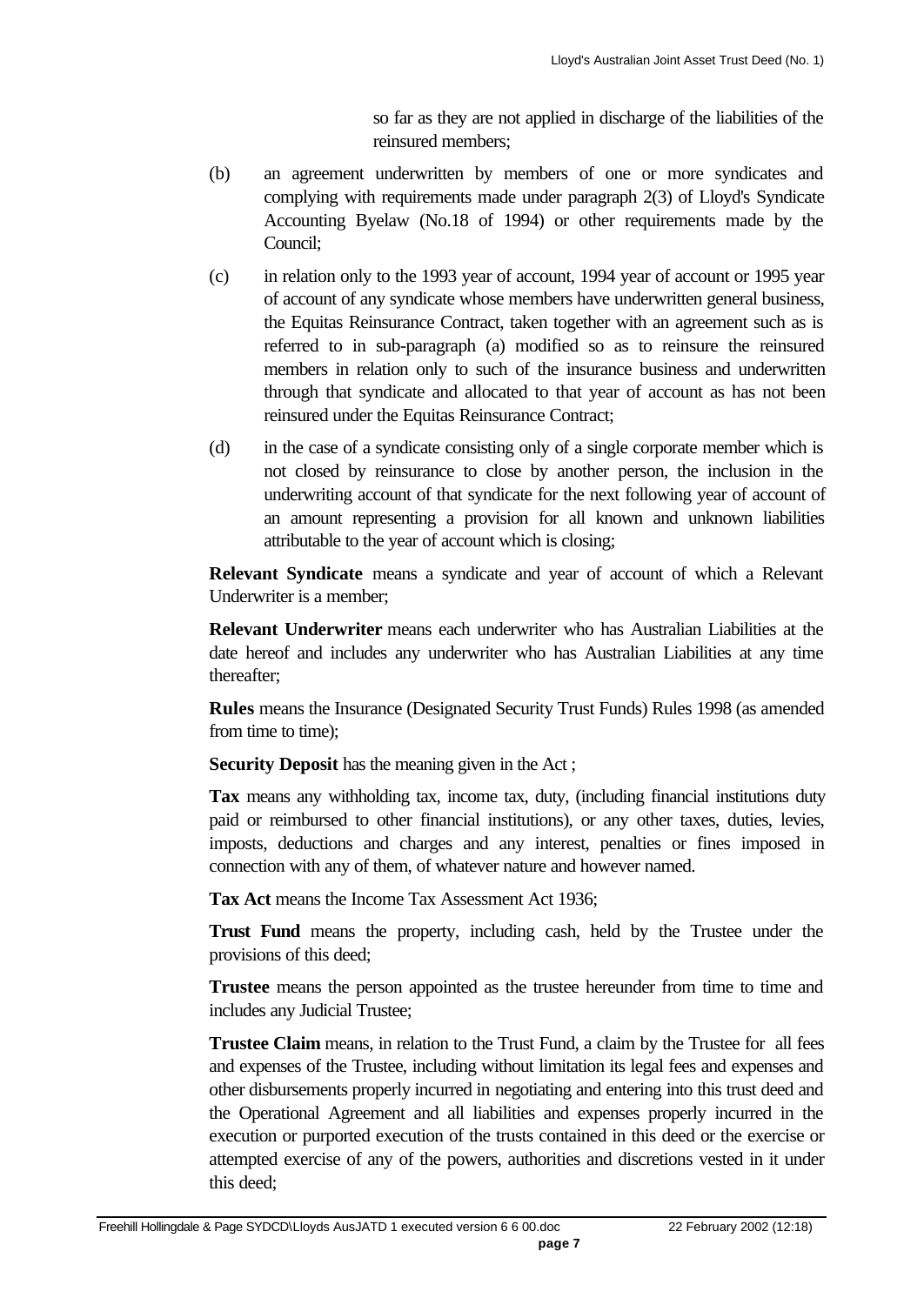**underwriter** means a member of Lloyd's, whether an individual, a body corporate or another legal person and any former member of Lloyd's and includes, in respect of a natural person who has died or become bankrupt, the personal representatives or trustee in bankruptcy of such member or former member and in respect of a body corporate in receivership, administration under part 5.3C of the Corporations Law or liquidation, the receiver, administrator or liquidator of that member or former member or any other person by law entitled or bound to administer the affairs of the member concerned; and

#### **1.2 Interpretation**

In this deed, unless the context otherwise requires:

- (a) headings and underlinings are for convenience only and do not affect the interpretation of this deed;
- (b) words importing the singular include the plural and vice versa;
- (c) words importing a gender include any gender;
- (d) an expression importing a natural person includes any company, partnership, joint venture, association, corporation or other body corporate and any governmental or semi-governmental agency;
- (e) a reference to a part, clause or schedule is a reference to a part and clause of, and a schedule to, this deed and a reference to this deed includes any schedule;
- (f) a reference to any statute or regulation includes all statutes and regulations amending, consolidating or replacing them, and a reference to a statute includes all regulations, proclamations, rules and determinations issued under that statute;
- (g) a reference to a document includes an amendment or supplement to, or replacement or novation of, that document;
- (h) where the day on or by which any thing is to be done is not a Business Day, that thing must be done on or by the next succeeding Business Day;
- (i) in calculating the day on or by which any thing is to be done, a reference to days shall be claculated as clear days and without counting the day on or by which that thing was done.
- (j) references to sums of money are to amounts in Australian dollars.

## **2 The Trust Fund**

#### **2.1 Creation of Trust Fund**

(a) The Trust Fund is established by the transfer to the Trustee of property in accordance with clause 2.1(b) and otherwise by the transfer to the Trustee by or on behalf of the Relevant Underwriters of property to be held by the Trustee on trust pursuant to the terms of this deed and the Trustee declares that it will hold such property and all other property so transferred to it at any time after the establishment of the Trust Fund on trust pursuant to the terms of this deed to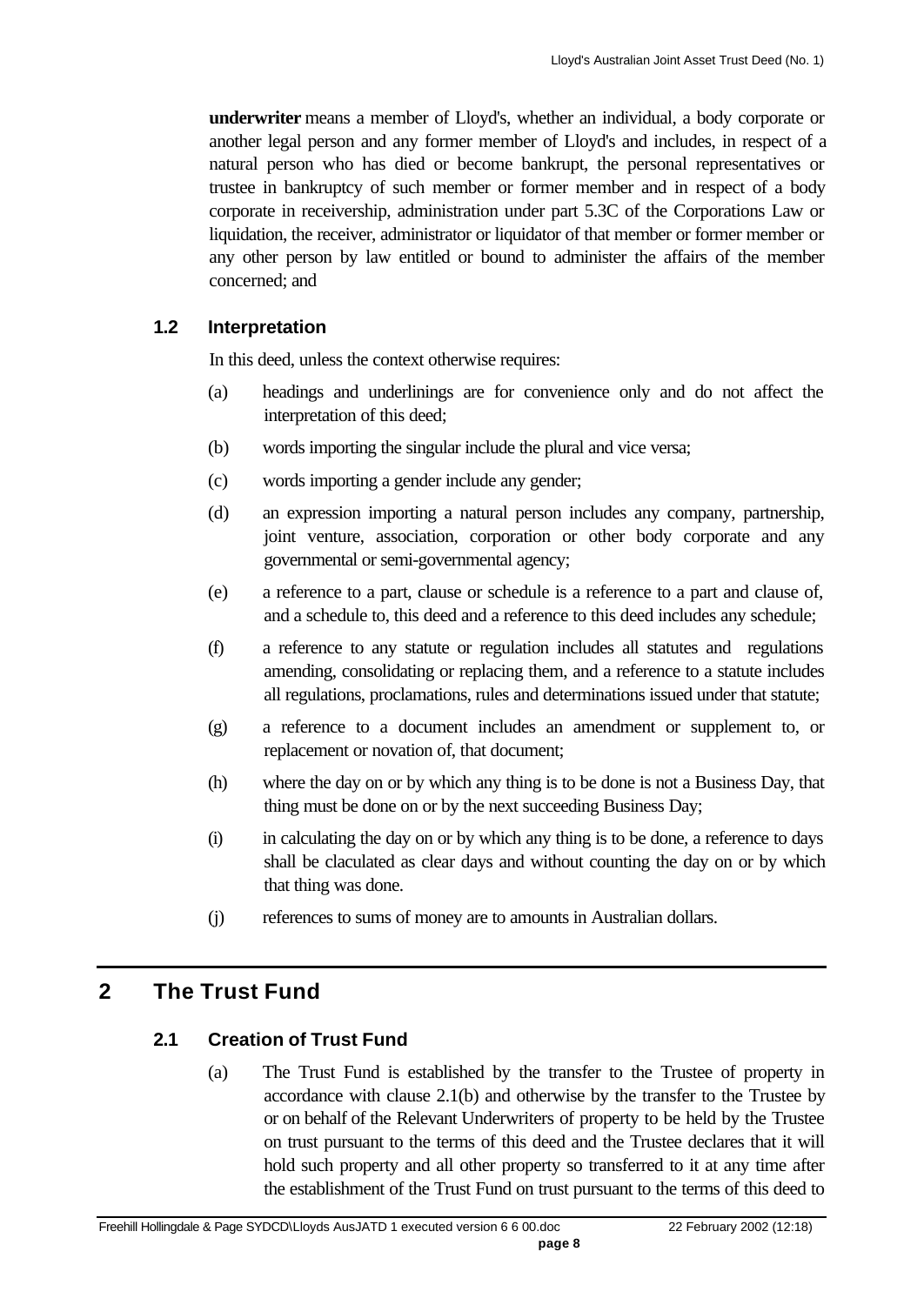the intent that there is only one Trust Fund established pursuant to the terms of this deed.

- (b) Any property (including cash) which is transferred or paid to the Trustee to be held on the terms of this deed before the day on which Schedule 2 of the Amending Act commences will be held on the trusts of this deed on and from the day Schedule 2 of the Amending Act commences and if Schedule 2 of the Amending Act has not commenced before 4pm Australian Eastern Standard Time on 31 July 2000, the trust will be deemed to have failed and that property will remain the property of the person by whom that property was so transferred or paid absolutely and must be dealt with by the Trustee in accordance with the directions of that person.
- (c) Any property (including cash) which is transferred or paid to the Trustee to be held on the terms of this deed before the day on which Schedule 2 of the Amending Act commences must continue to be held by the Trustee and not otherwise dealt with until, in accordance with clause 2.1(b), that property is held on the trusts of this deed or the trust is deemed to have failed.

#### **2.2 Letter of Credit Transitional Arrangements**

- (a) If on the day Schedule 2 of the Amending Act commences the Trust Fund includes a Citibank Letter of Credit, the Trustee must:
	- (1) on payment to it for the purposes of this deed of cash in an amount not less than the face value of that Letter of Credit; and
	- (2) on receipt of a direction in writing from Lloyd's so to do,

release the Citibank Letter of Credit to Citibank, N.A. and after any such payment and receipt of direction and until such release the Trustee may not deal with the Citibank Letter of Credit save as directed in writing by Citibank N.A. notwithstanding any other provision in this deed to the contrary.

(b) If Schedule 2 of the Amending Act has not commenced by 5pm Sydney time on 31 July 2000 the Trustee must not deal with the Citibank Letter of Credit save as directed in writing by Citibank N.A. notwithstanding any other provision in this deed to the contrary.

#### **2.3 Perpetuities**

- (a) The Trust Fund established under this deed is terminated on the first to occur of the following:
	- (1) 80 years from the date of execution of this deed; or
	- (2) the expiration of the earliest perpetuity period applicable to any Relevant Underwriter with outstanding Australian Liabilities under the terms of the Lloyd's Premiums Trust Deed.
- (b) Lloyd's must, not more than 42 days and not less than 21days prior to the expiration of the perpetuity period applicable to a Relevant Underwriter under the terms of the Lloyd's Premiums Trust Deed, notify the Trustee of the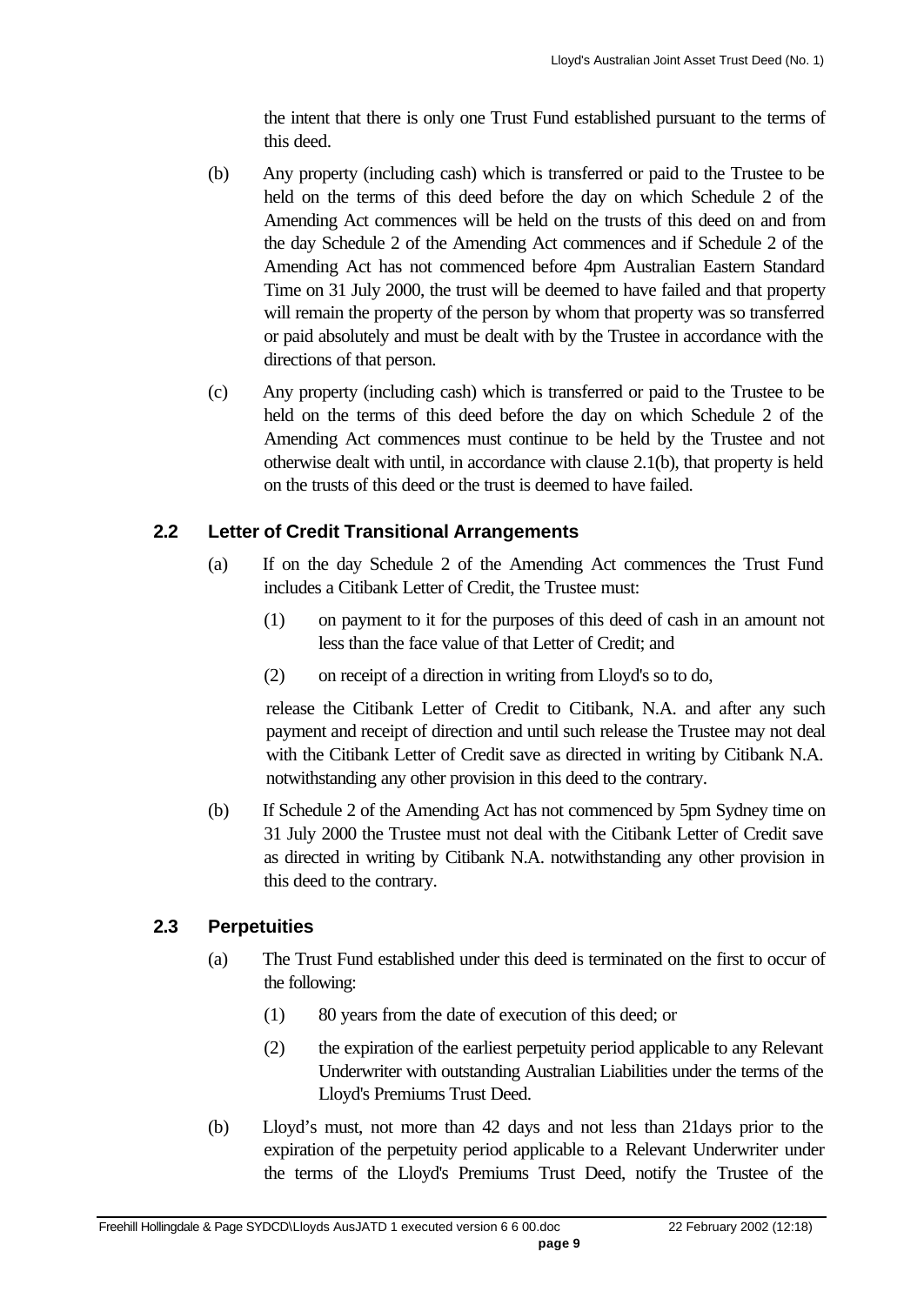impending expiration of that perpetuity period and the date on which such perpetuity period will expire.

- (c) Notwithstanding any other provision of this deed, the Trustee must pay to Lloyd's the amount standing to the credit of the Trust Fund (less an appropriate reserve for payment of its final fees and expenses) within 7 days of receiving a notice from Lloyd's pursuant to clause 2.2(b).
- (d) Notwithstanding the transfer of the Trust Fund to Lloyd's pursuant to clause 2.3(c), the Trustee remains entitled to the settlement of its account in accordance with this deed and the Operational Agreement.

## **3 The Trustee**

#### **3.1 Trustee's Qualification**

The Trustee must always be a Qualified Entity and the Trsutee shall immediately notify Lloyd's if it ceases to be a Qualified Entity or if it becomes aware that it will cease to be a Qualified Entity.

#### **3.2 Operational Agreement**

- (a) The Trustee and Lloyd's must enter into an Operational Agreement governing the methods and operational practices to be employed in carrying out the terms of this deed and specifying the fees which may be charged by the Trustee.
- (b) It will be a term of the Operational Agreement that the Operational Agreement may only be varied by agreement in writing between Lloyd's and the Trustee.
- (c) The Operational Agreement takes effect subject to this deed and has no effect on any rights or obligations of any person arising out of this deed.

#### **3.3 Trustee's Duties**

- (a) To the extent permissible by law and equity, the Trustee's duties and responsibilities are limited to those expressly provided under this deed and the Operational Agreement.
- (b) The Trustee must act in accordance with the reasonable written directions of Lloyd's in relation to any action or proposed action by any Governmental Agency in relation to the Trust or the Trust Fund, provided that the Trustee need not perform any act that is outside the scope of its duties and obligations under this deed and the Operational Agreement.
- (c) In addition to any powers the Trustee has under any applicable law or the Trust Deed and as between the parties to the Operational Agreement, the Trustee will have the benefit of the following provision in respect of its obligations under the Trust Deed and the Operational Agreement:
	- (1) the Trustee may in relation to this deed act or decline to act on the opinion or advice of, or a certificate or any information obtained from, any banker, valuer, surveyor, securities company, broker, auctioneer,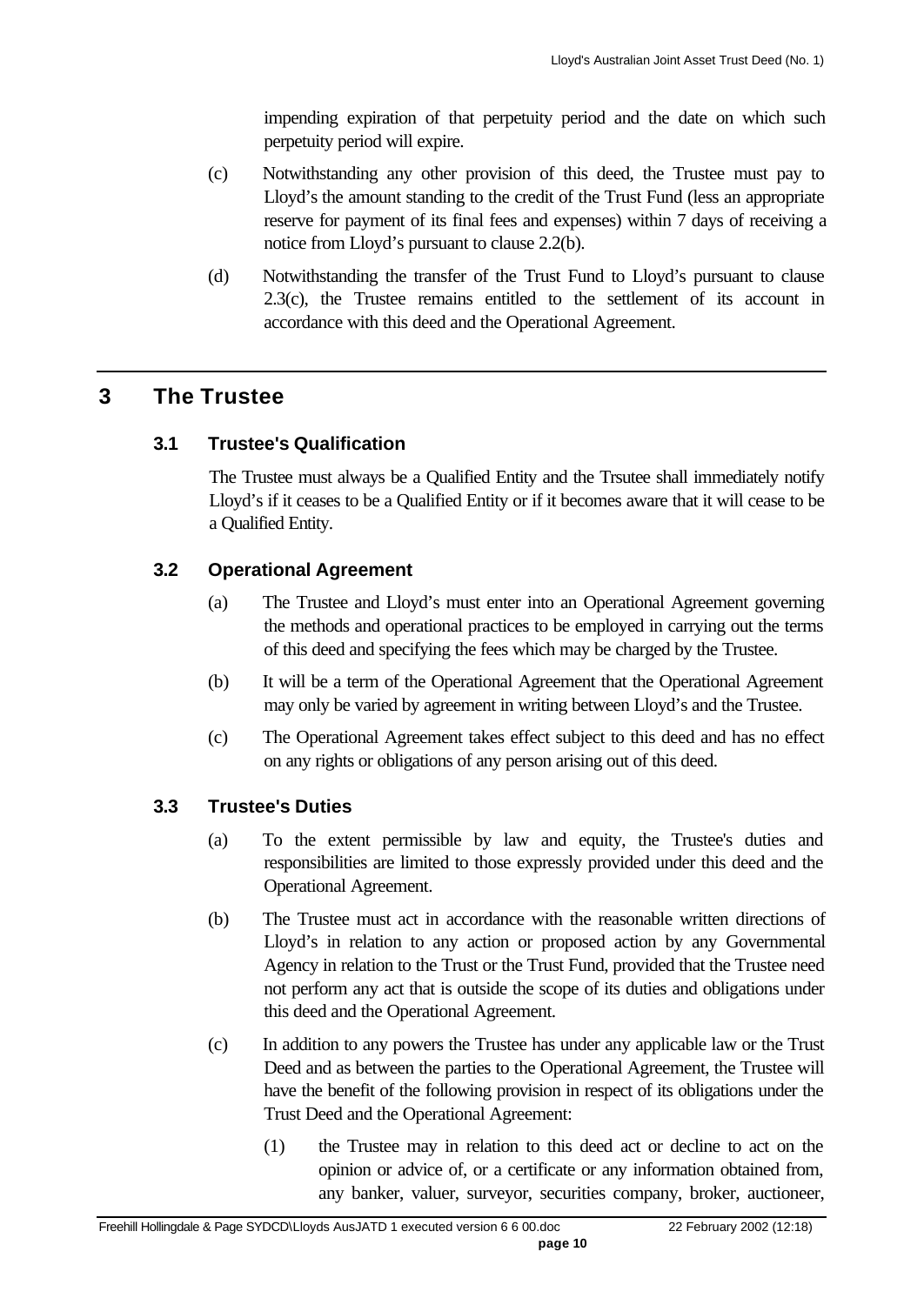accountant or other expert and whether obtained by Lloyd's or the Trustee or any other person and any such opinion or advice can be conveyed by electronic or facsimile transmission and the Trustee is not responsible for any loss soley occasioned by so acting or declining to act or any error in such electronic or facsimile transmission or it not being authentic;

- (2) the Trustee may, instead of acting personally or through its permanent employees employed in the carrying out of the trusts hereof, appoint an agent to transact all business and to do all acts required to be done under or pursuant to this deed (including the receipt and payment of money). The Trustee must obtain the prior written consent of Lloyd's to the appointment of any such agent, such consent not to be unreasonably withheld or delayed. The Trustee is taken to have done or refrained from doing anything that any agent of the Trustee has done or refrained from doing;
- (3) Notwithstanding anything contained in this deed, the Trustee may refrain from doing anything which would in its reasonable opinion be contrary to any law of any applicable jurisdiction or any applicable direction or regulation of any agency of any state and may do anything which is, in its reasonable opinion, necessary to comply with any such law, directive or regulation.
- (4) The Trustee may delegate any of its rights, powers, authorities and discretions under this deed to one or more of its officers or employees and may revoke any such delegation whenever it thinks fit.

## **3.4 Trustee's Reliance upon Communications**

The Trustee is entitled to rely upon any communication given in accordance with this deed or the Operational Agreement which it reasonably and in good faith believes to be genuine as conclusive evidence of the matters stated in it and the Trustee is not bound to call for further evidence or be responsible for any loss that may be occasioned thereby.

#### **3.5 Proper Execution**

- (a) Execution by an Authorised Officer on behalf of Lloyd's constitutes due execution of any instrument on behalf of Lloyd's and the Trustee is entitled to rely on such execution without recourse against it and without any obligation to make enquiry in relation to it.
- (b) Execution by an Authorised Officer on behalf of the Trustee constitutes due execution of any instrument on behalf of the Trustee and Lloyd's is entitled to rely on such execution without recourse against it and without any obligation to make enquiry in relation to it.

#### **3.6 Trustee's Reliance on Opinions of its Counsel**

(a) The Trustee may select and consult with a barrister or solicitor and may, in good faith, take any action or make any omission in reliance on the opinion of such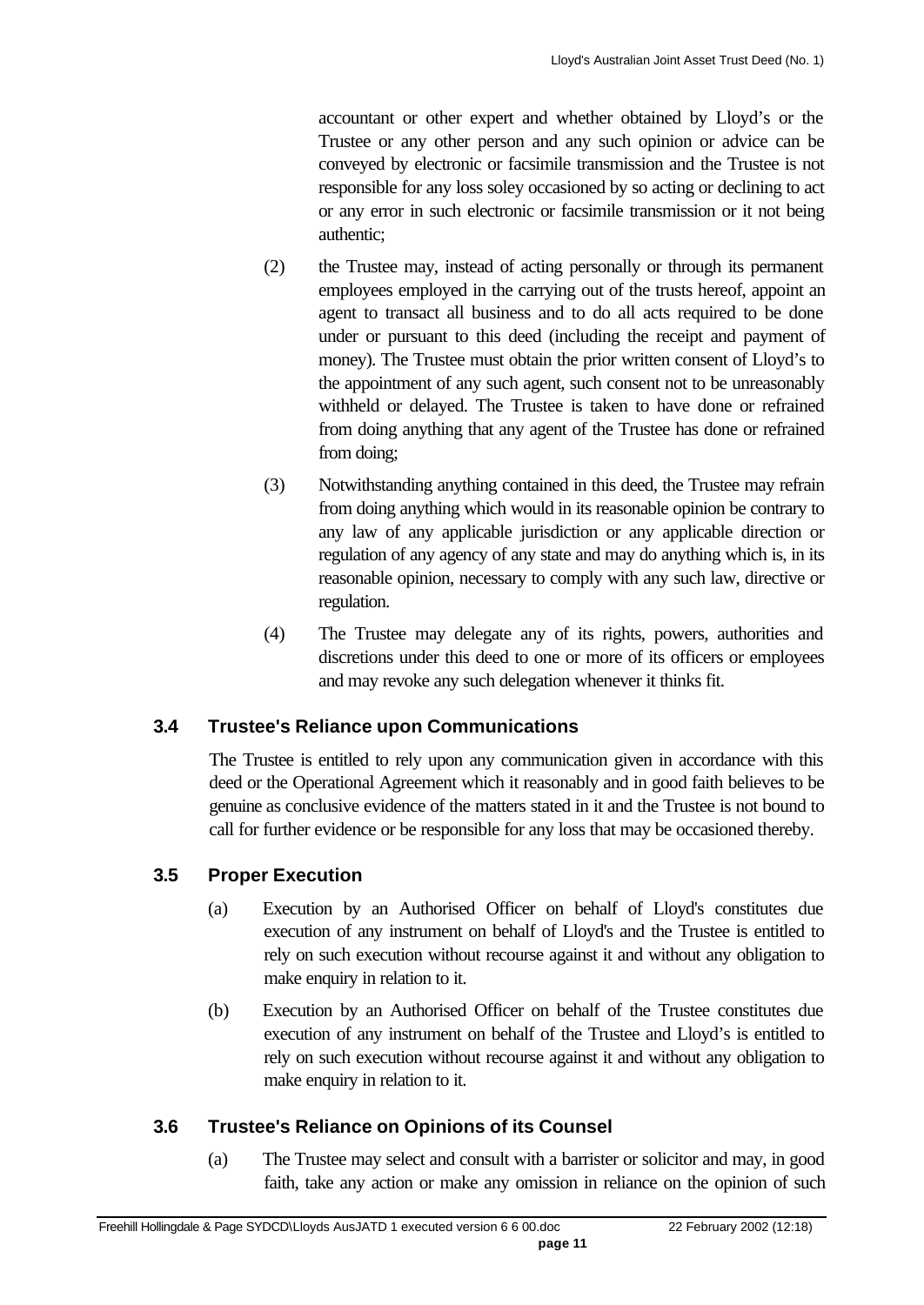barrister or solicitor without recourse against it and without any obligation to make enquiry in relation to it.

(b) The Trustee must promptly send to Lloyd's a copy of any opinion it obtains in its capacity as Trustee of the Trust Fund (other than an opinion obtained by the Trustee at its own expense)from a barrister or a solicitor in relation to the operation and administration of the Trust Fund or any action proposed to be taken or refrained from being taken in relation to the operation and administration of the Trust Fund (other than an opinion obtained by the Trustee at its own expense).

#### **3.7 Trustee's Fees and Expenses**

- (a) Lloyd's must pay or arrange payment to the Trustee fees for administering the Trust Fund. The level and nature of the fees shall be contained in the Operational Agreement between Lloyd's and the Trustee.
- (b) A Trustee Claim becomes enforceable against the Trust Fund when all of the following have occurred:
	- (1) the Trustee has given written notice to Lloyd's containing details of a Trustee Claim and how it became due;
	- (2) a period of 30 days has elapsed since the date of the notice in clause 3.7(b)(1) without discharge of that Trustee Claim;
	- (3) the Trustee has given Lloyd's and the APRA, after a period of 30 days referred to in clause 3.7(b)(2) has elapsed, a notice that it intends to recover the amount of the Trustee Claim from the Trust Fund if Lloyd's does not discharge the amount in full; and
	- (4) 14 days have elapsed since the date of the notice in clause 3.7(b)(3) without discharge of the relevant Trustee Claim.
- (c) Nothing in this deed shall be construed as requiring that the Trustee's fees and expenses be satisfied solely from the corpus of the Trust Fund and not otherwise satisfied by or on bahalf of Lloyd's. Where a Trustee Claim is paid out of the Trust Fund the Trustee must first make the payment out of corpus and then out of any Distributable Income of the Trust not distributed pursuant to clause 5.5(b).

#### **3.8 Maintenance and Inspection of Trustee's Records**

- (a) The Trustee must keep or cause to be kept complete and accurate records of the Trust Fund and make them available for inspection in accordance with clause 3.8(c).
- (b) All records so kept by the Trustee must be kept in a manner consistent with the standards expected of a reasonably prudent trustee acting in the position of Trustee of the Trust Fund.
- (c) The Auditor, APRA or any persons duly authorised by Lloyd's may, on giving at least 10 days' written notice to the Trustee: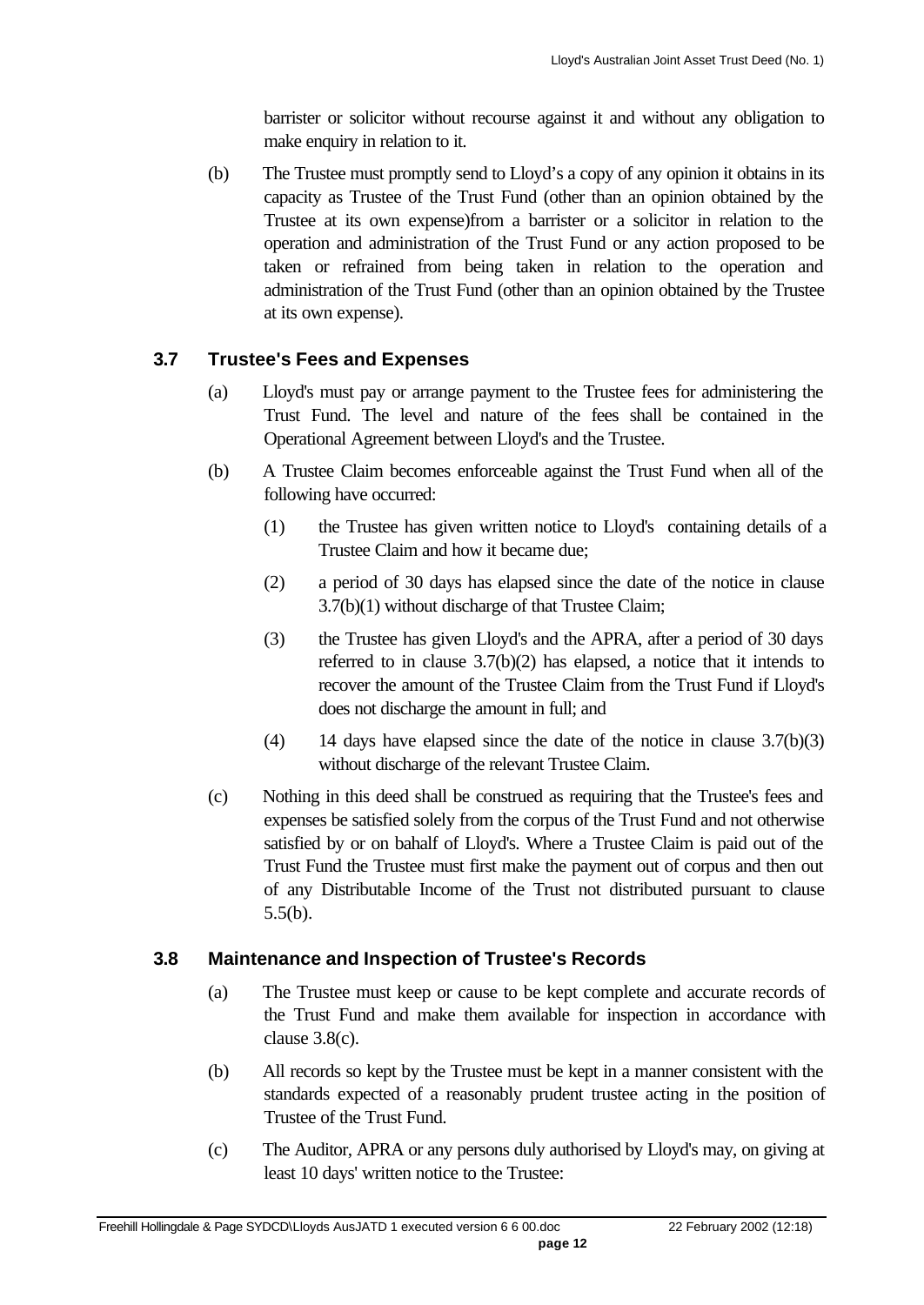- (1) examine (and if neccesary or convenient take copies of) the records of administration of the Trust Fund during normal business hours;
- (2) where assets comprising the Trust Fund are physically held by the Trustee or any custodian, have access to inspect and count such assets; and
- (3) where assets comprising the Trust Fund are held in an account with a Recognised Depository, have access to the statements and records pertaining to such account.
- (d) Lloyd's must provide to the Trustee on a timely basis, all information, certifications, proofs and other applicable documentation required under any applicable law.
- (e) Subject to the terms of this deed, the Trustee is not required to furnish information with respect to amounts on deposit in the Trust Fund to any Current Contributor, any Policyholder, any Relevant Underwriter or any other person other than the APRA, the Auditor or Lloyd's and is not otherwise required to account to the Relevant Underwriter or any Current Contributor or any other person.

### **3.9 Trustee's Resignation or Removal and Appointment of Successor**

- (a) The succeeding provisions of this clause 3.9 (except 3.9(k)) have no effect whilst and so long as the Trust Fund is under judicial trusteeship in accordance with Division 5 of Part VII of the Act.
- (b) Notwithstanding clause 2.1, the Trustee may resign as trustee at any time by sending at least 180 days' written notice of resignation (or such shorter notice period as Lloyd's may accept), to Lloyd's specifying the date on which the resignation is to take effect. The Trustee must send a copy of any such notice of resignation to the APRA forthwith.
- (c) Lloyd's may remove the Trustee or any successor Trustee by sending at least 30 days' written notice of removal to the Trustee specifying the date on which the removal is to take effect or forthwith if:
	- (1) the Trustee ceases to be a Qualified Entity;
	- (2) the Trustee has acted in breach of trust, negligently, fraudulently or made wilful default in respect of its duties under this deed, the Operational Agreement or the general law;
	- (3) a receiver, receiver and manager, statutory manager, trustee, administrator or similar official, is appointed, or steps are taken for such appointment over any of the assets or undertaking of the Trustee; or
	- (4) the Trustee is or becomes unable to pay its debts when they are due or is or becomes unable to pay its debts within the meaning of the Corporations Law or the equivalent provisions in any other equivalent legislation to which the Trustee or any of its subsidiaries is subject, or is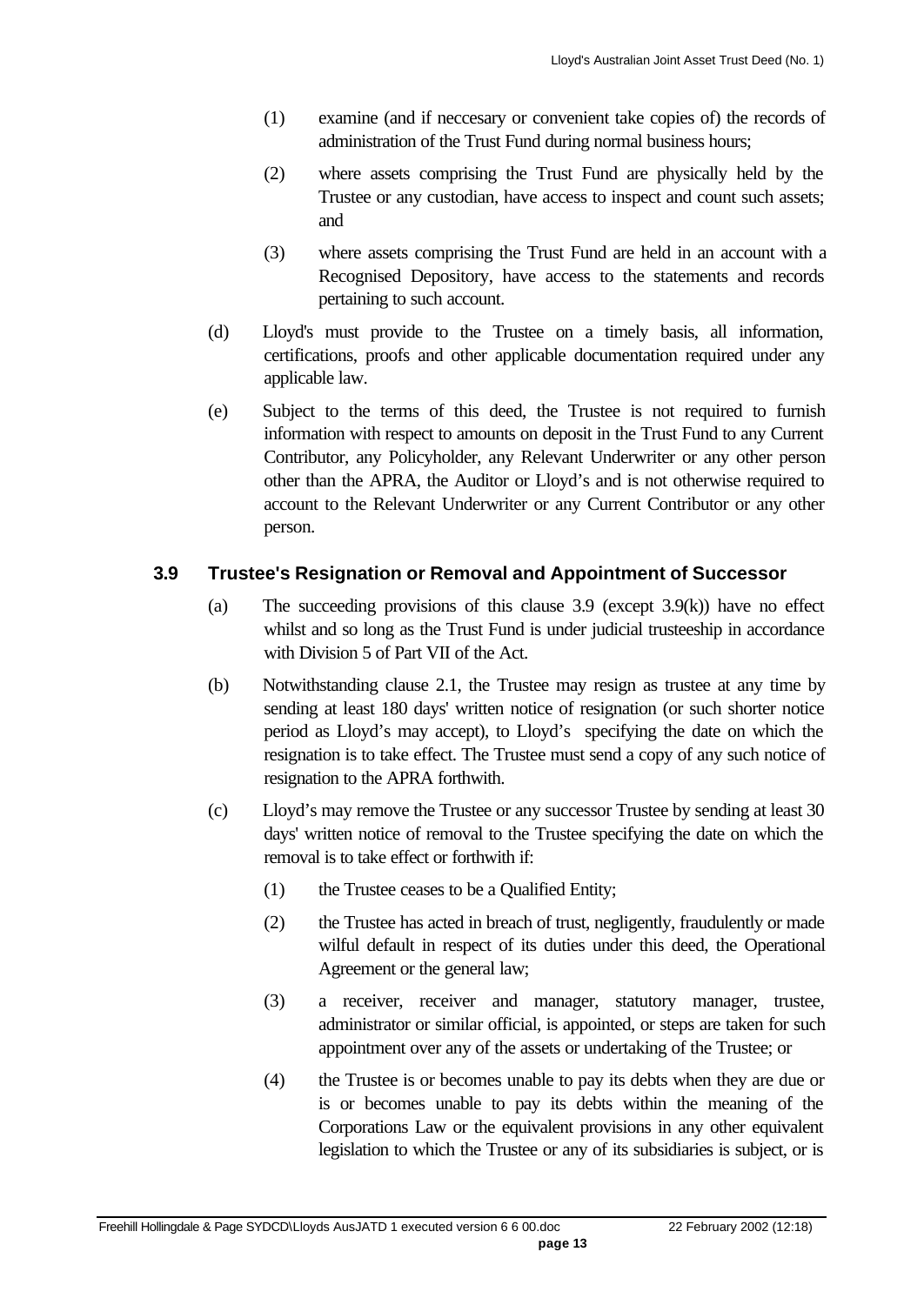presumed to be insolvent under the Corporations Law or the equivalent provisions in any other equivalent legislation to which it is subject,

and Lloyd's must send a copy of any such notice to the APRA forthwith.

- (d) In the event either:
	- (1) of the provision by the Trustee to Lloyd's of a notice of resignation; or
	- (2) the provision by Lloyd's to the Trustee of a notice of removal:
		- (A) Lloyd's must as soon as reasonably practicable use all reasonable endeavours to appoint a Qualified Entity as successor Trustee; and
		- (B) the outgoing Trustee must do all things necessary or convenient to effect the resignation or removal of the outgoing Trutee.

Acceptance of appointment as successor Trustee must be in writing delivered to Lloyd's and Lloyd's must forthwith send a copy of the acceptance to the Trustee. The successor Trustee must send a copy of such notice of acceptance to the APRA forthwith.

- (e) As soon as reasonably practicable after the Trustee is informed of the acceptance of appointment by a successor Trustee pursuant to clause 3.9(d), the outgoing Trustee must:
	- (1) transfer all assets then comprising the Trust Fund (less an appropriate reserve for payment of its final fees and expenses) to the successor Trustee;
	- (2) deliver the books and records of the Trust Fund to the successor Trustee; and
	- (3) render a final account of its fees and expenses as Trustee to Lloyd's.
- (f) Notwithstanding the appointment of a successor Trustee, the outgoing Trustee remains entitled to:
	- (1) the settlement of its account in accordance with this deed and the Operational Agreement; and
	- (2) reimbursement from the Trust Fund of any expenses or other disbursements or indemnities (whether arising before or after its removal or resignation) to which it would have been entitled had it continued to be the Trustee.
- (g) The outgoing Trustee is absolved and released from complying with all further obligations from the date of acceptance of appointment by the successor Trustee but:
	- (i) the outgoing Trustee is not entitled to and will not ask for any release or indemnity other than those provided for in this deed or the Operational Agreement;
	- (ii) any release shall not extend to any liability the outgoing Trustee has in relation to this deed or the transactions contemplated by this deed for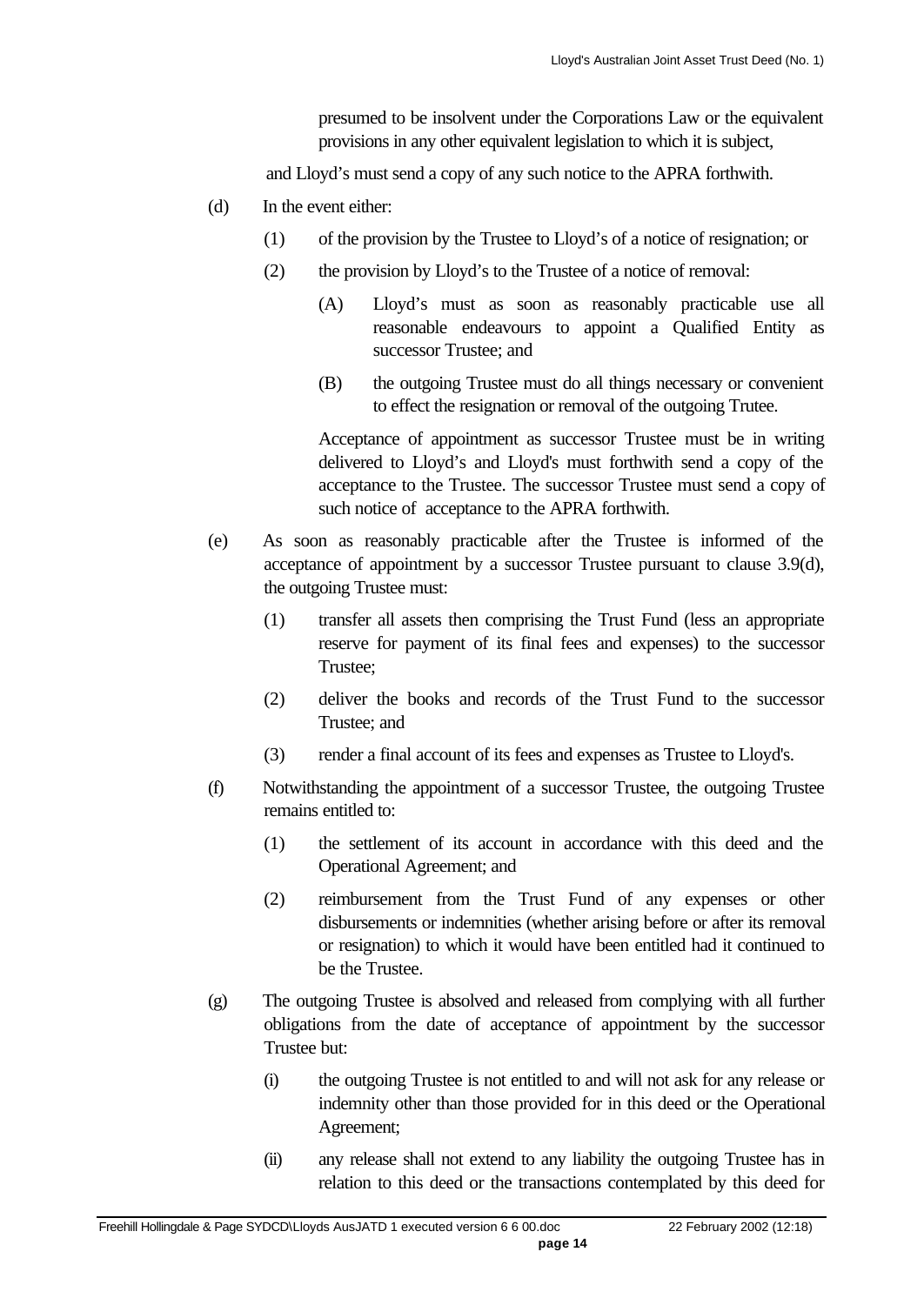which the outgoing Trustee is not entitled to an indemnity under clause 9 of this deed; and

- (iii) the outgoing Trustee retains the rights and remedies available to it under this deed or at law in relation to the performance and exercise of its powers and obligations while Trustee;
- (h) Notwithstanding the preceding provisions of this clause, the resignation or removal of the Trustee does not take effect until a successor Trustee is appointed. Any successor Trustee shall and may from the date of appointment exercise all the powers, enjoy all the rights and be subject to all duties and obligations of the Trustee under this deed as fully as though the successor Trustee had been originally named as a party to this deed but the successor Trustee has no liability in respect of any act or event that occurs prior to the successor Trustee accepting appointment as trustee.
- (i) If no prospective successor Trustee accepts an appointment within 30 days of the notice of resignation or removal made under this clause 3.9 taking effect, and the outgoing Trustee wishes to be relieved of responsibility as trustee under this deed, the Trustee or Lloyd's may apply to the Federal Court of Australia pursuant to Division 5 of Part VII of the Act for the appointment of a Judicial Trustee.
- (j) If an outgoing Trustee or Lloyd's takes the action specified in clause 3.9(i), it must give notice of such action forthwith to:
	- (1) the APRA;
	- (2) Lloyd's or the Trustee (as the case may be); and
	- (3) in the case of the Trustee only such Policyholders which have notified the Trustee in writing that they have an actual or potential claim against the assets of the Trust Fund;
- (k) On the appointment of a Judicial Trustee, the Trustee has no further responsibility under this deed as Trustee other than
	- (1) to deliver the books and records of the Trust Fund to the Judicial Trustee;
	- (2) to do all things necessary to transfer any assets or rights in respect of the Trust Fund to the Judicial Trustee;
	- (3) to render a final account of its fees and expenses as Trustee to Lloyd's;
	- (4) not to deal with the Citibank Letter of Credit other than as directed by the Judicial Trustee; and
	- (5) liability under clause 9.

#### **3.10 Trustee's Obligations**

No provision of this deed requires the Trustee to expend or risk its own funds or to otherwise incur any financial liability in the performance of any of its duties or in the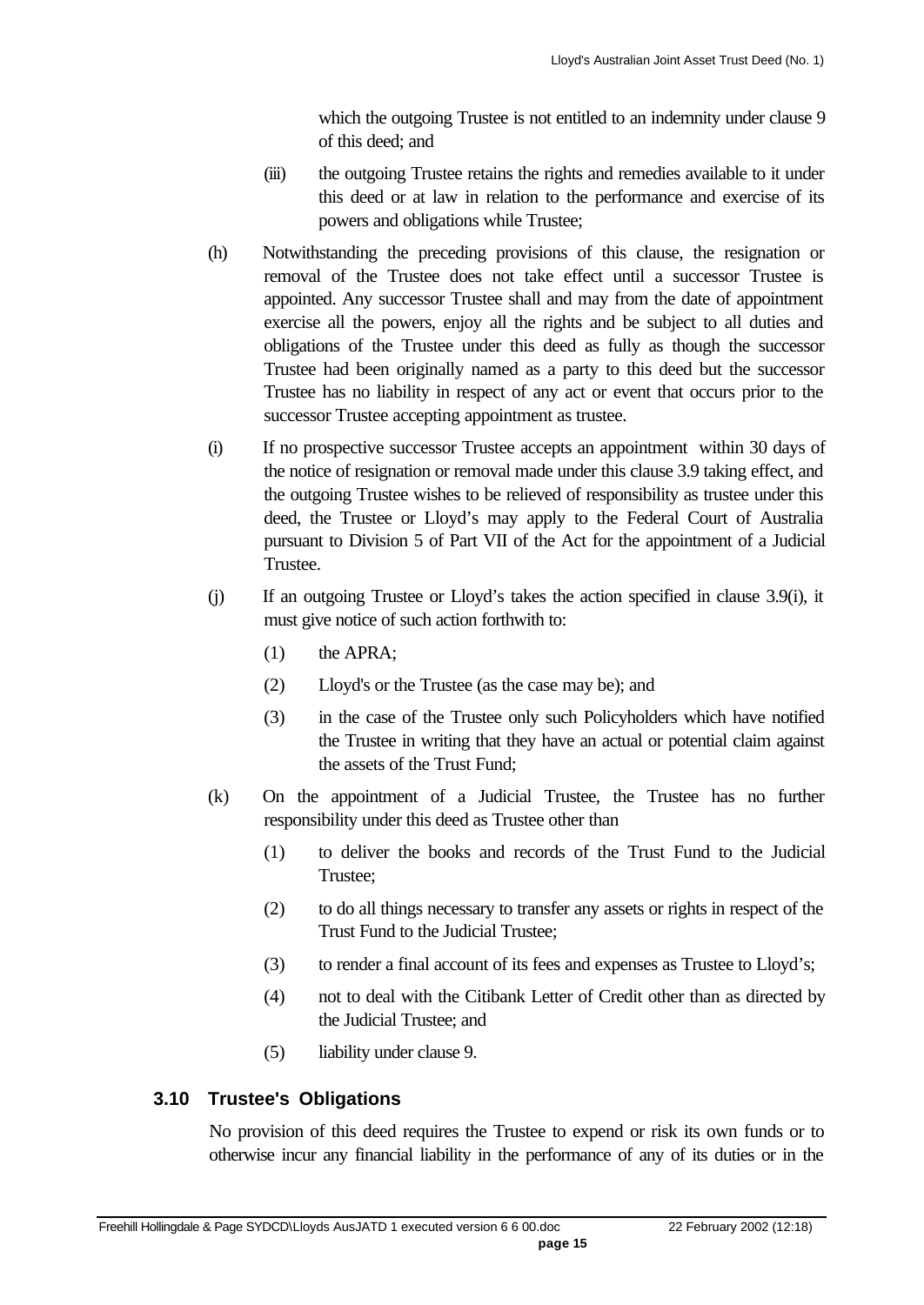exercise of its rights including, but not limited to, prosecuting, defending or otherwise enforcing any claims by or against the Trust Fund.

#### **3.11 Electronic Access**

Where instructions are given by Lloyd's by electronic means, Lloyd's must operate the means of electronic access in accordance with the Operational Agreement so as to prevent unauthorised access.

#### **3.12 Provision of information and notification**

- (a) The Trustee must provide Lloyd's, its auditors or agents:
	- (1) sufficient information as Lloyd's may request to allow Lloyd's to comply with its obligations under the Act, including its reporting obligations provided that the Trustee need only supply such information if it possesses that information in its capacity as Trustee; and
	- (2) such information and access to the books and records of the Trustee relating to the Trust Fund as the Lloyd's may from time to time request.
- (b) Lloyd's must provide the Trustee with such information as the Trustee may reasonably request to assist the Trustee in operating and administering the Trust Fund in accordance with this deed, the Operational Agreement and the requirements of the Act provided the requested information is in Lloyd's possession at the time of the request.
- (c) The Trustee must promptly inform Lloyd's of:
	- (1) any action or proposed action by any Governmental Agency in respect of the Trust Fund of which the Trustee is aware; and
	- (2) any notice, direction or other communication sent to it by APRA or any Governmental Agency or received by it from APRA or any Governmental Agency in relation to or in connection with the Trust or the Trust Fund.

and must provide Lloyd's with copies of all communications, notices or directions received from any Governmental Agency, including APRA in relation to the Trust or the Trust Fund.

(d) If any notice or document is served on the Trustee in relation to the appointment of a Judicial Trustee of the Trust Fund then the Trustee must immediately provide a copy of that notice to Lloyd's and the Trustee must take such steps and do such things as Lloyd's may reasonably request in respect of any such appointment.

## **4 Payment of Claims**

#### **4.1 When Claims may be made Against the Trust Fund**

If: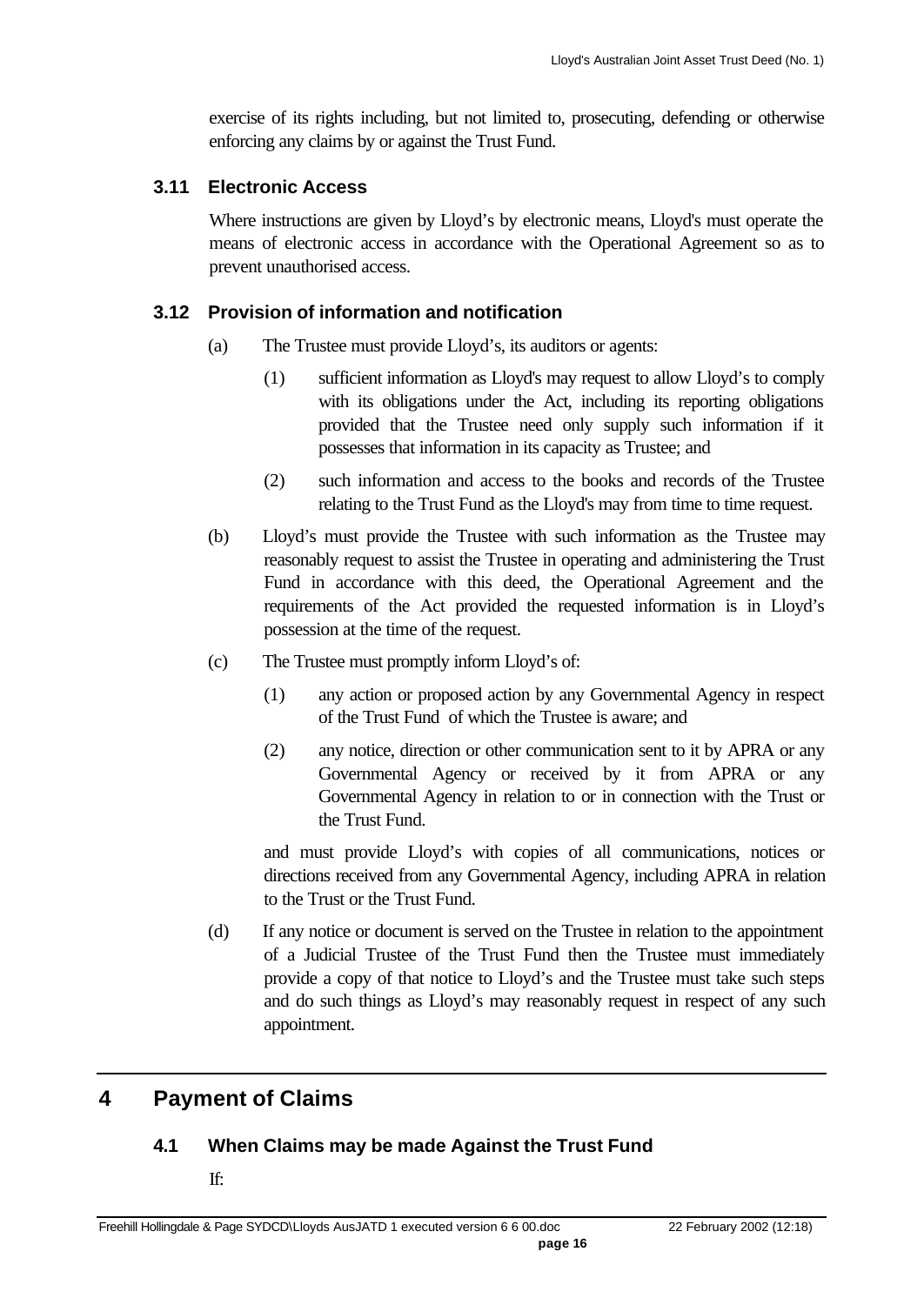- (a) a Policyholder obtains a judgment in any court of competent jurisdiction within Australia (or an Australian court has made an order for the enforcement in Australia of a judgment of a court of another country or for the enforcement in Australia of the award of an arbitrator whether or not the arbitration was held in Australia or was conducted in accordance with Australian law) in respect of a liability under an Australian Policy; and
- (b) such judgment or order has become final in the sense that the particular litigation has been concluded, either through failure to appeal within the time permitted or through exhaustion of all possible avenues of appeal or review permitted by applicable law,

the Policyholder may make a claim on the Trustee for payment out of the Trust Fund of an amount equal to the amount of the judgment (excluding any amount not expressly covered by the Australian Policy) by serving on the Trustee a statutory declaration or affidavit from the Policyholder's legal advisers stating that to the best of the adviser's knowledge, information and belief but without further qualification:

- (1) that the copy of the judgment or order attached or exhibited to the statement is a true copy of the judgment or order of which it purports to be a copy and that the judgment or order satisfies the requirements of paragraphs (a) and (b) above;
- (2) the syndicate and year of account of the Australian Policy in respect of which the judgement or order was obtained or if the judgment or order relates to more than one syndicate or more than one year of account, the portion (as a sum of money) that is allocated to each such syndicate and each such year of account; and
- (3) that the judgment or order:
	- (A) does not include any amount not expressly covered by the Australian Policy; or
	- (B) includes amounts not expressly covered by the Australian Policy and that the amount or amounts thereof are not included in the amount claimed.

The Trustee may rely on any statutory declaration or affidavit served on it by a Policyholder's legal adviser pursuant to this clause 4.1 without the need for further enquiry and there will be no recourse against the Trustee for any such reliance.

#### **4.2 Payment of Policyholder Claims**

- (a) Upon receipt of a Policyholder Claim, the Trustee must within 7 Business Days:
	- (1) notify Lloyd's; and
	- (2) provide copies of the documents received under clause 4.1 to Lloyd's.
- (b) Lloyd's must determine and advise the Trustee not later than 18 Business Days after service on the Trustee of a claim made under clause 4.1 (or, in the case of the termination date of the Trust Fund being less than 20 days following such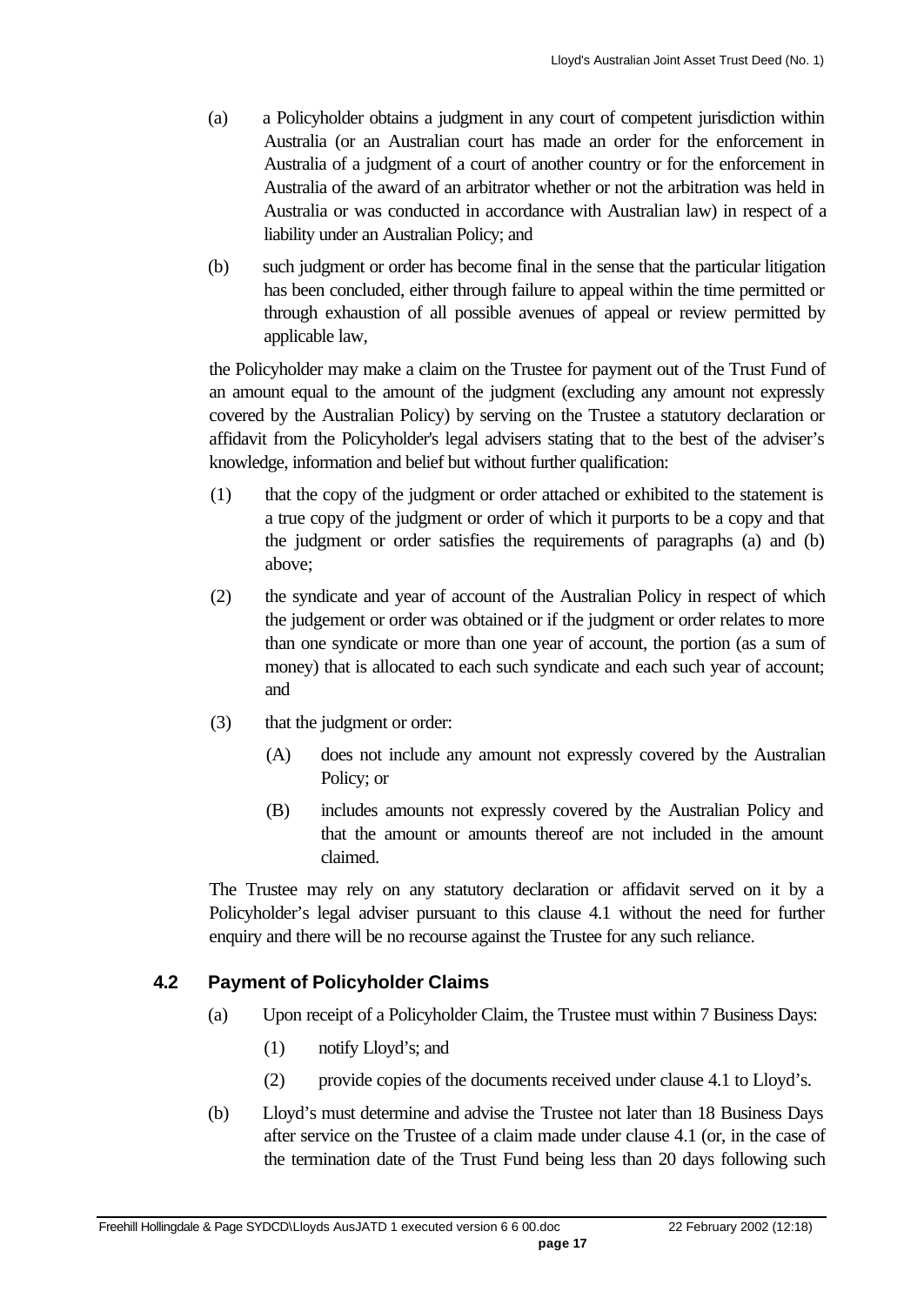date of service, the day before that termination date), whether the judgment or order is one in respect of:

- (1) the Relevant Underwriters' respective liabilities under an Australian Policy; and
- (2) the syndicate and year of account to which the Policyholder Claim relates,

and if Lloyd's fails so to advise of such determination, the judgment or order is deemed to be one in respect of such matters.

- (c) Lloyd's may at any time prior to the payment by the Trustee of a Policyholder Claim notify the Trustee if such claim has been satisfied.
- (d) The Trustee must (subject to clause 4.2(e)) pay to, or to the order of, the Policyholder who made the Policyholder Claim within 20 days after the expiration of the period referred to in clause 4.2(b) an amount equal to the amount of the judgment or order (excluding any amounts not expressly covered by the Australian Policy) if:
	- (1) a Policyholder Claim has been made on it pursuant to clause 4.1; and
	- (2) Lloyd's has not, within the period specified in clause 4.2(b), advised the Trustee that:
		- (A) the Relevant Underwriters' respective liabilities are not under an Australian Policy; or
		- (B) the judgment or order provided to the Trustee by the Policyholder relates to a syndicate or year of account which differs from that specified in the claim on the Trustee made in accordance with clause 4.1; or
	- (3) Lloyd's has not, prior to the payment by the Trustee of the Policyholder Claim, notified the Trustee that the judgment or order has been satisfied
- (e) The Trustee must notify the APRA that it has paid all or part of a Matured Claim within 10 days after making payment.

#### **4.3 Limitations of Policyholder's Source of Recovery**

- (a) No Policyholder has any right of any nature or description under this deed to seek to enforce a claim or otherwise bring an action against the Trustee or Lloyd's except as provided in this deed.
- (b) A Policyholder may bring proceedings in any court of competent jurisdiction in Australia to challenge:
	- (1) a determination of Lloyd's under clause 4.2(b);
	- (2) a notification by Lloyd's under clause 4.2(c).
- (c) A Policyholder may bring proceedings in any court of competent jurisdiction in Australia to compel the Trustee to make a payment in accordance with clause 4.2(d).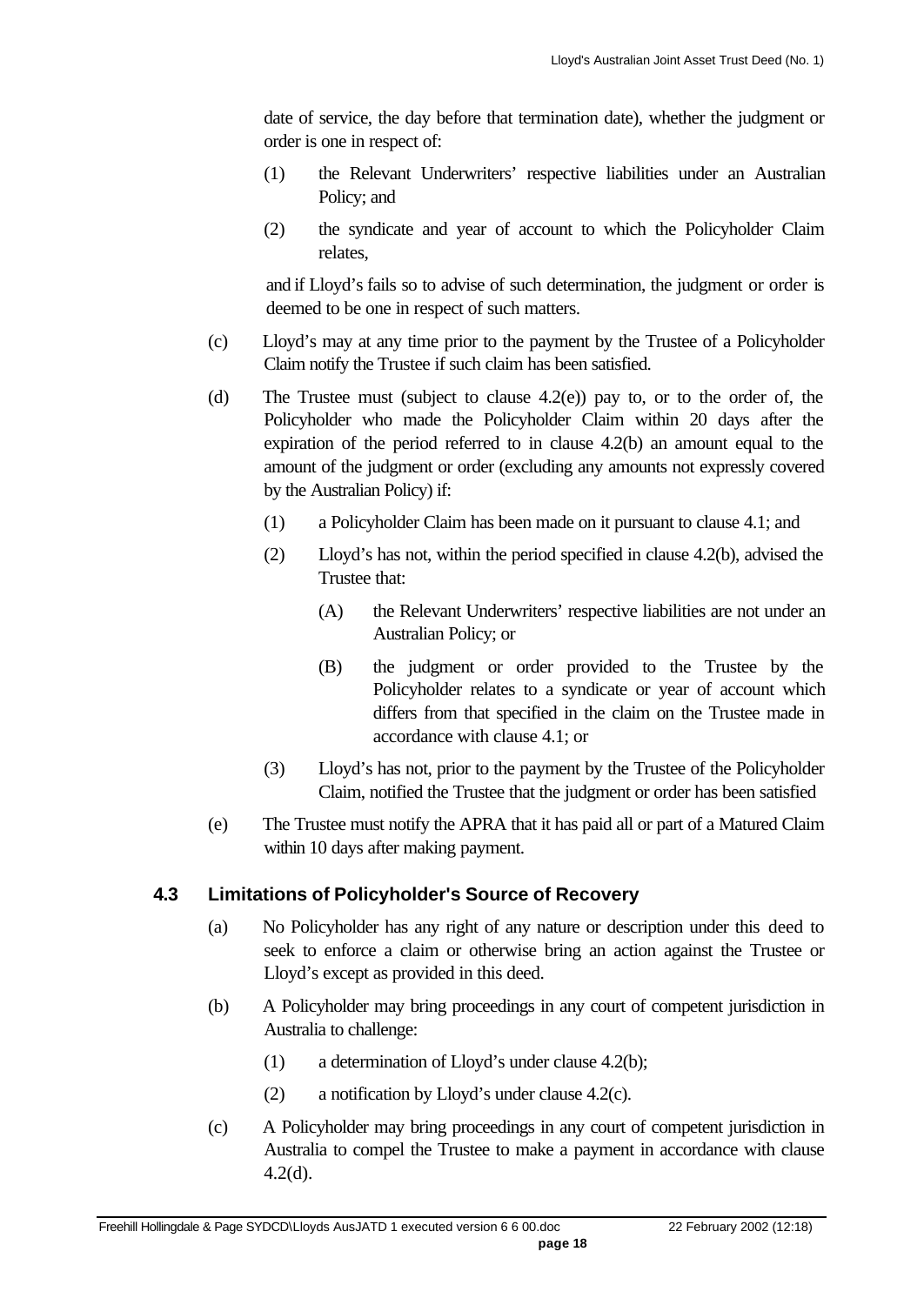- (d) No Policyholder may:
	- (1) require an accounting from the Trustee ; or
	- (2) inquire into the administration of the Trust Fund.

#### **4.4 Sale of Trust Fund Assets**

- (a) Unless otherwise directed in writing by Lloyd's and subject to the provisions of this clause 4.4, the Trustee must not dispose of any assets of the Trust Fund. Such a direction may not be given by Lloyd's in relation to the Citibank Letter of Credit.
- (b) Payment of a Matured Claim under clause 4.2(d) must be made to, or to the order of, the Policyholder by whom, or on whose behalf, the Policyholder Claim was made.
- (c) Payment of Matured Claims and Trustee Claims must be made to the extent available and practical and out of the following assets in the following order to the extent that assets are available for that purpose:
	- (1) from any cash in the Trust Fund (other than amounts which form part of the Distributable Income of the Trust Fund);
	- (2) from the proceeds of the sale by the Trustee of any or all of the marketable securities or other investments (other than Letters of Credit) in the Trust Fund;
	- (3) from the proceeds of the sale of any other assets in the Trust Fund (other than Letters of Credit);
	- (4) from the proceeds of drawings against any Letter of Credit; and
	- (5) from the Distributable Income of the Trust which has not been distributed pursuant to clause 5.5(b);
- (d) The Trustee may, subject to clause 4.4(c), in its sole discretion, sell all or part of the Trust Fund other than the Citibank Letter of Credit at the prevailing market price, in order to effect timely payment of any Matured Claim or any Trustee Claim (for which the Trustee is entitled to be reimbursed or paid out of the Trust Fund) and other than as provided in clause 9 the Trustee is not liable for any loss incurred in the sale of assets or for its selection of the assets to be sold or the timing of sale.

#### **4.5 Priority of Payments Out of Trust Fund**

- (a) Any obligation on the Trustee pursuant to this deed or the Operational Agreement to pay any sum to Lloyd's or the trustees of a Premiums Trust Fund is satisfied by payment of that sum to the Lloyd's Clearing Account, Australia or to such other account as Lloyd's may notify the Trustee in writing from time to time.
- (b) The following priority applies to payments to be made out of the Trust Fund:
	- (1) the payment of Trustee Claims;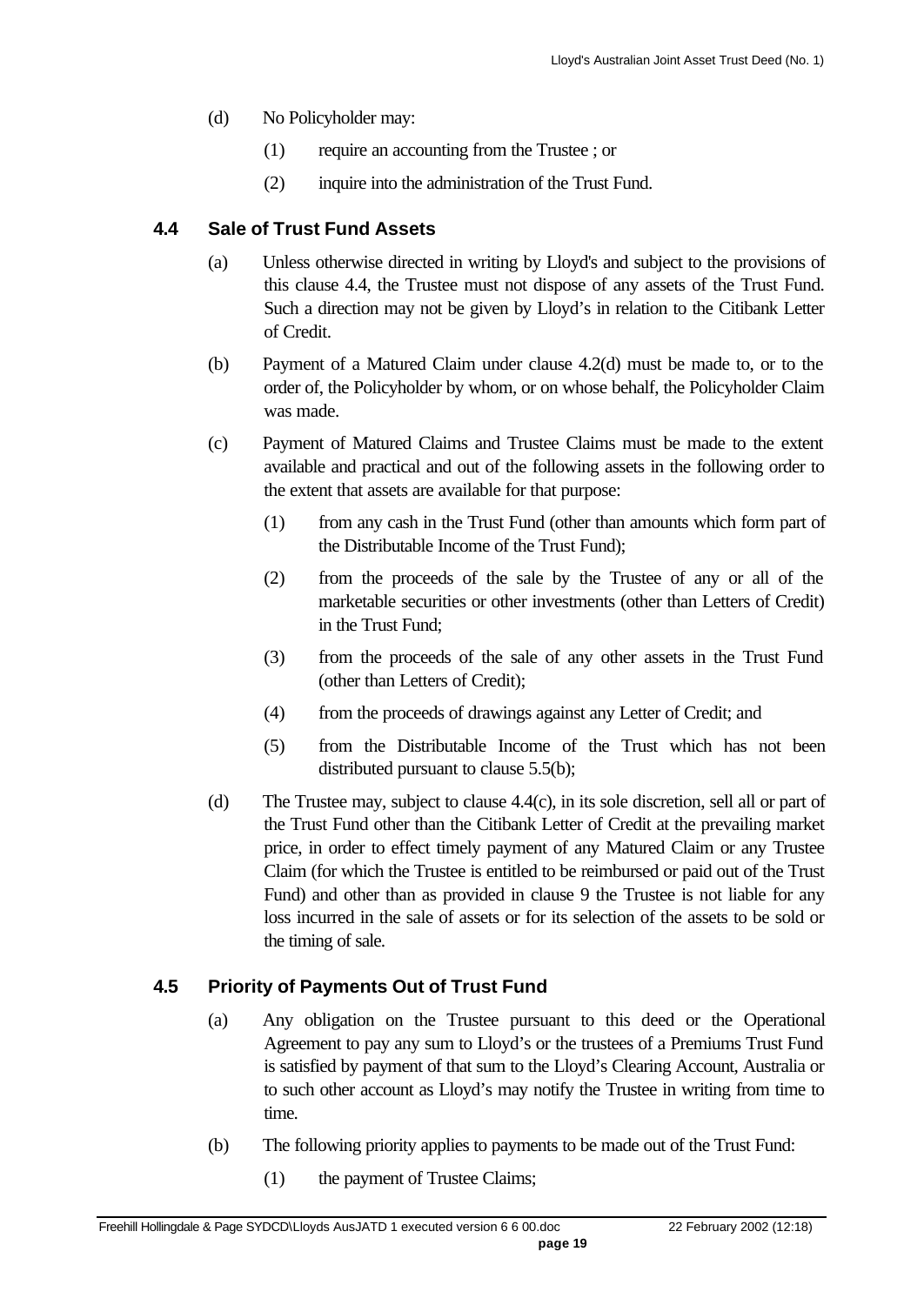- (2) the payment of any Taxes;
- (3) the payment of Matured Claims
- (4) the payment of Distributable Income; and then
- (5) the payment of any other monies required to be paid in accordance with this deed,

provided that the the Citibank Letter of Credit may not be drawn to pay any Trustee Claim.

## **5 Administration and Use of Trust Fund**

#### **5.1 Trustee's Powers**

In connection with the management and investment of the Trust Fund, but subject to the provisions of this deed, the Operational Agreement, the Determination and Rules the Trustee has all of the powers of a natural person with respect to that person's own assets.

### **5.2 Commingling**

- (a) The Trustee may commingle the assets of the Trust Fund other than the Citibank Letter of Credit with those of any trust fund established under any Lloyd's Australian Trust Deed and also with any assets of the trust fund established under the trust deed dated 6 June 2000 between Lloyd's and the Trustee and entitled Lloyd's Australian Joint Asset Trust Deed (No. 2).
- (b) The Trustee must not commingle (or allow to be commingled) the assets of the Trust Fund with assets belonging to itself or any custodian.
- (c) The Trustee will not allow the assets of the Trust Fund to be commingled in any registered name, or account, at any custodian or Recognised Depository with those of any other client of the Trustee.
- (d) The names in which the assets are registered and the names of the accounts at any custodian or Recognised Depository in which assets comprising the Trust Fund may be held will be listed in the Operational Agreement.

#### **5.3 Management of Trust Fund**

- (a) Lloyd's may, subject to Part 7.3 of the Corporations Law, from time to time direct the Trustee (or such other person as the Trustee may nominate from time to time for the purpose) in accordance with the Operational Agreement and this deed to invest or reinvest any part of the Trust Fund (except to the extent that that part of the Trust Fund consists of Letters of Credit) in a manner permitted under the Act:
	- (1) in any stocks, bonds and securities;
	- (2) by making or changing any deposit; or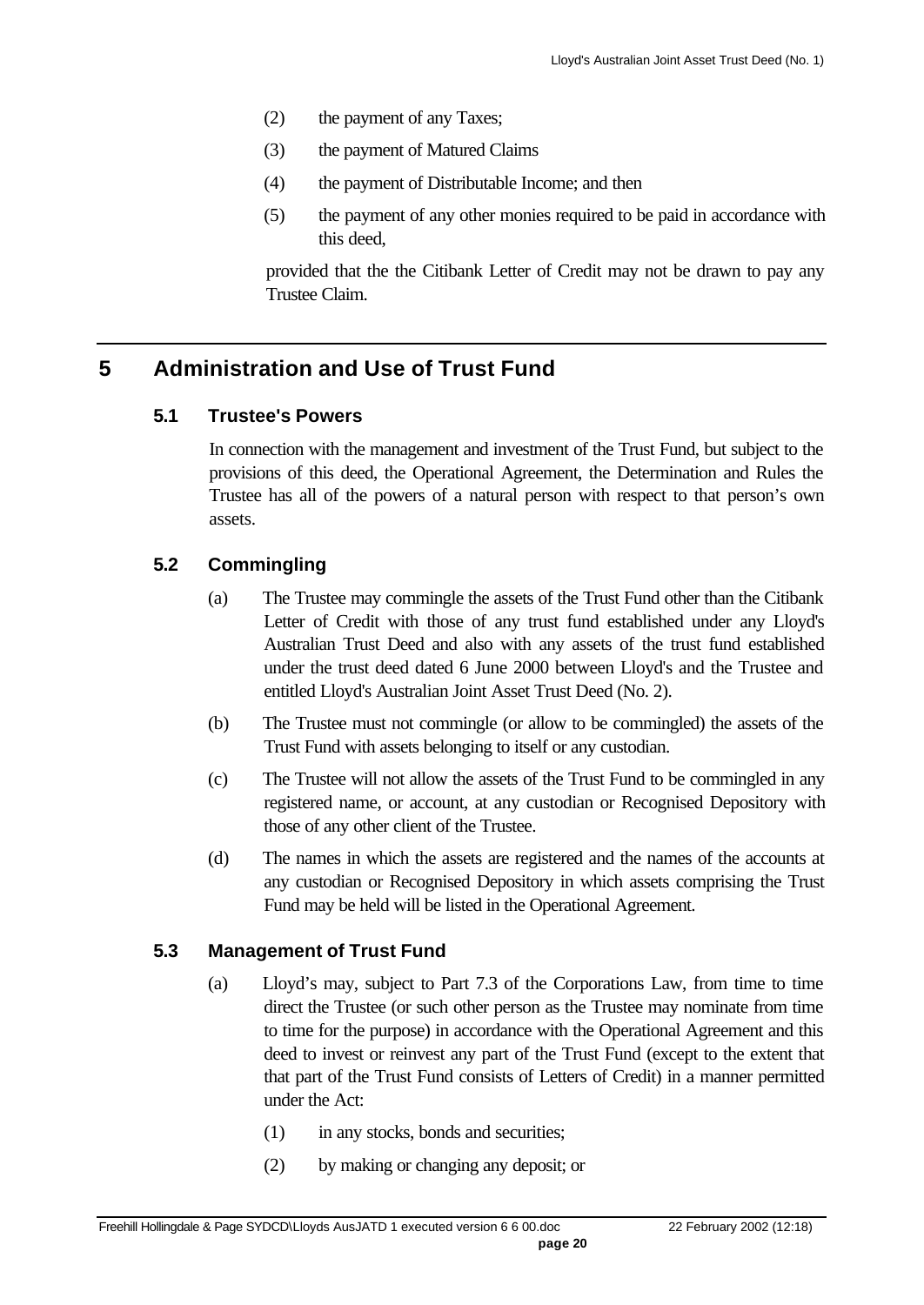(3) by selling or disposing of any negotiable assets of the Trust Fund,

and the Trustee must, subject to any direction or rule made under the Act in relation to any asset of the Trust Fund, act on such direction.

- (b) Unless Lloyd's directs the Trustee under clause 5.3(a) and subject to clause 5.3(e), the Trustee must not make, and has no responsibility to make, and has no liability for omitting to make, any investment of the Trust Fund other than depositing the Trust Fund (except to the extent the Trust Fund consists of Letters of Credit) with a Bank.
- (c) The Trustee is under no duty to give, and has no liability for omitting to give, any investment advice to any person in connection with the Trust Fund.
- (d) The Trustee must notify Lloyd's in accordance with the Operational Agreement, as soon as reasonably practical after it becomes aware of any rights to conversion, subscription, voting or other rights pertaining to that part of the Trust Fund referred to in clause 5.3(a) and of any default in the payment of principal or interest. The Trustee must exercise all such rights in accordance with the instructions of Lloyd's.
- (e) In the absence of instructions from Lloyd's pursuant to clause 5.3(d) the Trustee may but is not obliged to:
	- (1) in the case of any rights or similar entitlement of a renouncable nature which bear an expiration date,
		- (A) sell, or authorise or direct the issuer to sell, the entitlement; and
		- (B) if the entitlement is sold, promptly deposit the proceeds of sale into the Trust Fund;
	- (2) in the case of:
		- (A) the right to elect whether or not to participate in a dividend reinvestment plan:
		- (B) a right to elect to convert a security to shares or cash; or
		- (C) the right to elect to receive a dividend in cash or in some other form of property (such as shares),

elect for cash.

- (3) in the case of:
	- (A) the right to exercise a call or a put option or a warrant;
	- (B) the right to accept a takeover or similar offer; or
	- (C) a call being made in respect of any security comprising the Trust Fund,

take any action the Trustee considers appropriate.

(f) Lloyd's must ensure that any direction to the Trustee to invest or reinvest any part of the Trust Fund pursuant to clause 5.3(a) will not prevent the Trustee from paying any Matured Claim within the time period specified in clause 4.2.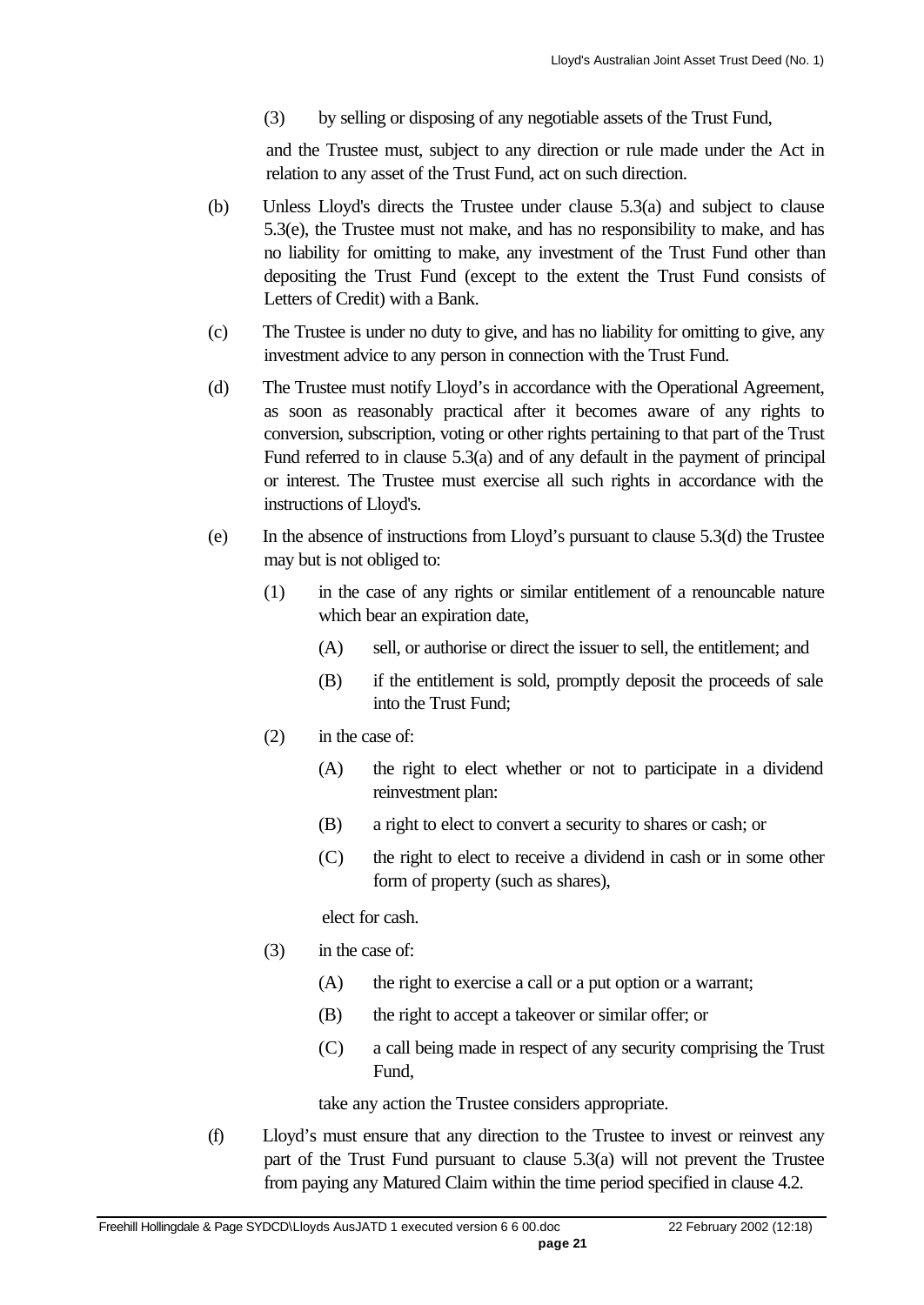### **5.4 Borrowings**

The Trustee must not:

- (a) borrow or raise any money for the purposes of the Trust Fund;
- (b) charge any part of the Trust Fund; or
- (c) incur, or allow to be incurred, a liability that is not connected with the administration of the Trust Fund in accordance with this deed, the Operational Agreement or the Act.

## **5.5 Distributable Income**

- (a) The Trustee must collect all Investment Income paid or receivable in respect of the Trust Fund and reinvest the same as an asset of the Trust Fund as directed in writing by Lloyd's.
- (b) The Trustee must, subject to any direction made under the Act, distribute the Distributable Income in respect of a Financial Year:
	- (1) in accordance with instructions in writing from Lloyd's from time to time;
	- (2) to each of the trustees of the Premiums Trust Funds of the Current Contributors or such other persons as directed by Lloyd's (as notified by Lloyd's);
	- (3) in shares notified by Lloyd's from time to time.
- (c) As at the end of each Financial Year:
	- (1) the Trustee holds the Distributable Income which has not then been distributed on trust for the trustees or other persons referred to in clause 5.5(b); and
	- (2) those trustees (in their capacity as trustees of each of the Premiums Trust Funds of such members) or those persons have an absolute vested and indefeasible interest in that amount;

in the shares as directed by Lloyd's and, failing such direction, in equal proportions.

- (d) If at the expiration of 90 days after the end of a Financial Year, Distributable Income in relation to that Financial Year has not been distributed, the Trustee must distribute that income to the trustees of each of the Premiums Trust Funds of the Current Contributors.
- (e) The Trustee must notify Lloyd's of the extent to which the distribution is composed of, and the types of, income and capital.
- (f) If in respect of any Financial Year, the amount of the Net Taxable Income exceeds the amount of the Net Income, the Trustee must act on direction from Lloyd's in determining whether or not any or all of that excess amount is to form part of the Distributable Income for that Financial Year.
- (g) To the extent there is an amount payable to a person otherwise than in accordance with clause 5.5(b) the Trustee must first make that payment of out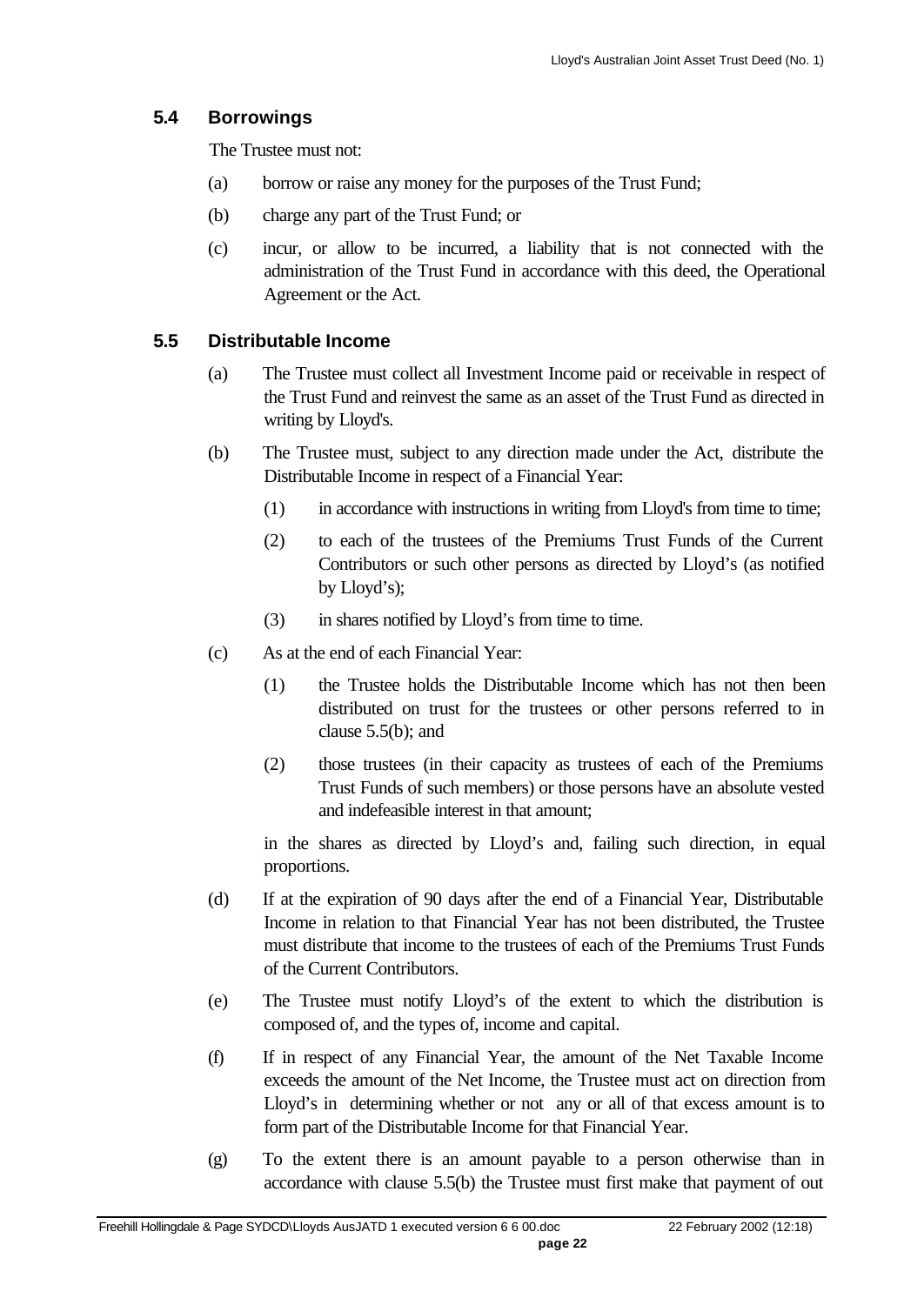of corpus and thereafter make the payment by application of the income of the Trust which has not been distributed pursuant to clause 5.5(b);

- (h) On the termination of the Trust, any money remaining after satisfaction by the Trustee of all its obligations in respect of the Trust Fund that is referable to a Relevant Underwriter must be paid to the trustees of the relevant Premiums Trust Fund for that Relevant Underwriter.
- (i) Any amount of Distributable Income which has not been distributed pursuant to this clause 5.5 is available to meet any Trustee Claim or Matured Claim.

#### **5.6 Letters of Credit**

- (a) If the assets of the Trust Fund consist in whole or in part of a Letter of Credit (which Letter of Credit may be issued by the Trustee or an affiliate in its commercial capacity and not its capacity as Trustee) the Trustee must;
	- (1) in the absence of notice from Lloyd's at least 30 days (or in the case of the Citibank Letter of Credit, 14 days) in advance of any termination of the Letter of Credit to the effect that:
		- (A) the Letter of Credit will be renewed or extended before its expiry date;
		- (B) other assets will be substituted for the Letter of Credit before its expiry date; or
		- (C) failure to draw down the Letter of Credit will not result in the amount held in the Trust Fund falling below the Minimum Amount; or
	- (2) if the Trustee receives notice pursuant to clauses  $5.6(1)(A)$  or (B) and the Trustee does not receive any such renewed or extended Letter of Credit or substitution of assets as the case may be at least 14 days prior to any termination of the Letter of Credit;

draw down the Letter of Credit and hold the proceeds as an asset of the Trust Fund pursuant to the terms of this deed.

- (b) The Trustee must within 14 days of receipt of a written notice from Lloyd's to that effect:
	- (1) surrender any Letter of Credit where at the time the Letter of Credit is surrendered, the Trustee receives as an asset of the Trust Fund property (including another Letter of Credit) having a value not less than the face value of the Letter of Credit that is being surrendered;
	- (2) surrender or vary any Letter of Credit if the Trustee is satisfied that the consequences of such surrender or variation are such that the value of the property in the Trust Fund will not, as a result of the surrender or variation, be less than the Minimum Amount.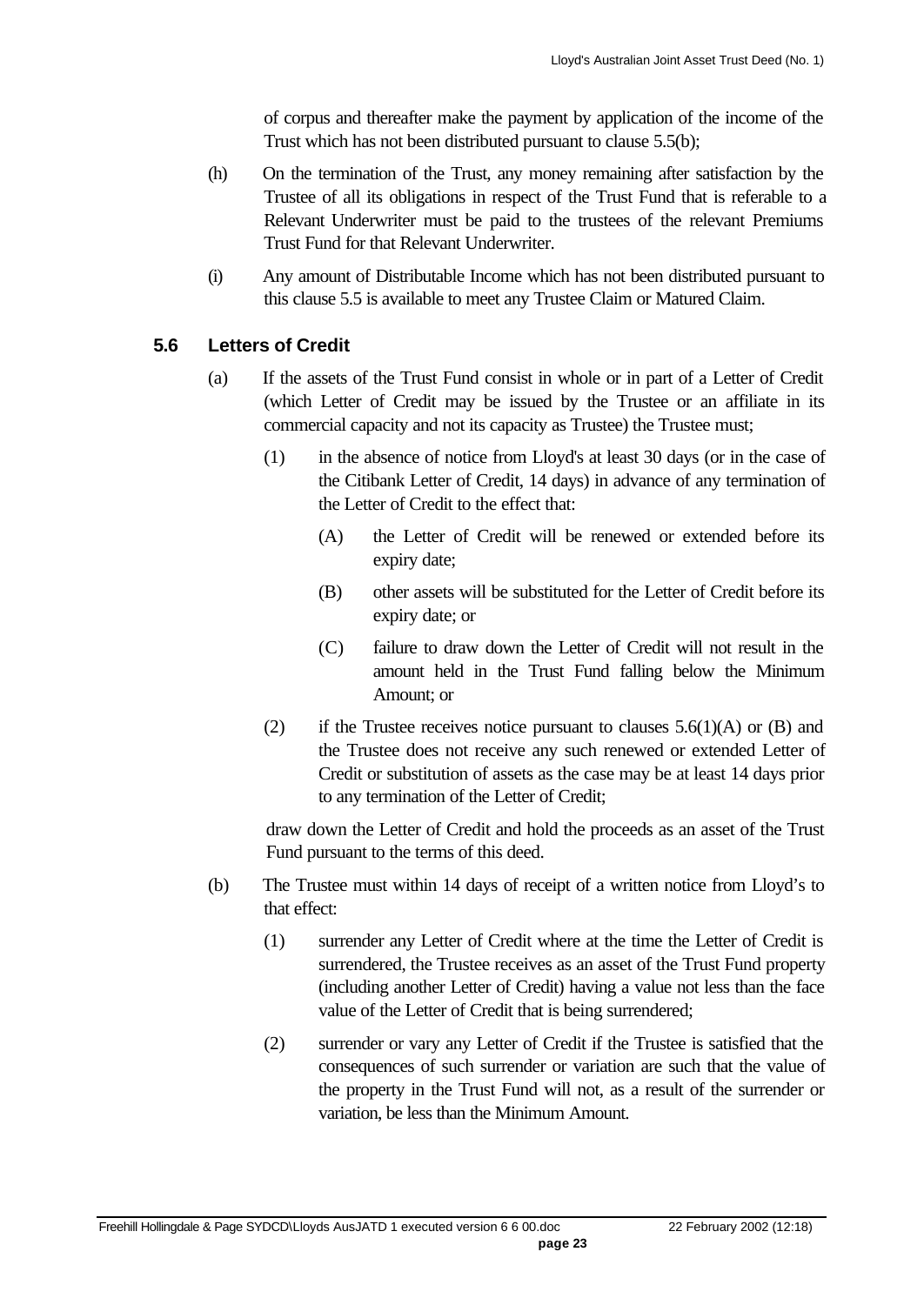## **5.7 Transfer of Funds**

- (a) Subject to any direction under the Act, Lloyd's may at any time and from time to time direct the Trustee in writing to transfer any funds in excess of the Minimum Amount as reported in the latest required notice given pursuant to clause 6.1(a) to Lloyd's or to the trustees of the Premiums Trust Funds of the Current Contributors or otherwise in accordance with the Operational Agreement. If the latest required notice has not been given, no transfer may be made.
- (b) If at any time the liabilities of an underwriter as a member of a particular syndicate for a particular year of account under or in respect of a contract or policy of insurance or reinsurance which is an Australian Policy are either:
	- (1) reinsured with "Continuing Underwriters" within the meaning of the Lloyd's Australian Trust Deed pursuant to any Reinsurance to Close such that those liabilities become "Australian Liabilities" within the meaning of the Lloyd's Australian Trust Deed of such "Continuing Underwriters" and those liabilities are covered by the Lloyd's Australian Trust Fund; or
	- (2) reinsured directly or indirectly by Equitas Reinsurance Limited and retroceded to Equitas Limited such that those liabilities become Equitas Reinsured Business and those liabilities are covered by the Equitas Trust Fund,

Lloyd's may direct the Trustee to transfer funds to the trustees of the Premiums Trust Funds of the Current Contributors or otherwise as directed by Lloyd's not exceeding the amount by which those liabilities are covered by the Lloyd's Australian Trust Fund or the Equitas Trust Fund (as the case may be).

- (c) The Trustee must, within 14 days of receipt of a direction from Lloyd's pursuant to clause 5.7(b), transfer any funds specified in that direction to the trustees of the Premiums Trust Funds of the Current Contributors or otherwise as directed by Lloyd's.
- (d) Any direction by Lloyd's to the Trustee pursuant to clause 5.7(b) must be accompanied by a statement that:
	- (1) the conditions specified in clause 5.7(b) have been satisfied; and
	- (2) the amount of funds to be transferred by the Trustee to the trustees of the Premiums Trust Funds of the Current Contributors or otherwise as directed by Lloyd's pursuant to the direction are not in excess of the amount by which the relevant liabilities are covered by the Lloyd's Australian Trust Fund or the Equitas Trust Fund (as the case may be).

## **5.8 Payment of Distributable Income**

(a) Lloyd's must not give the Trustee a direction to distribute any Distributable Income referable to any year until Lloyd's has given the Trustee a notice pursuant to clause 6.1(a) in relation to that year.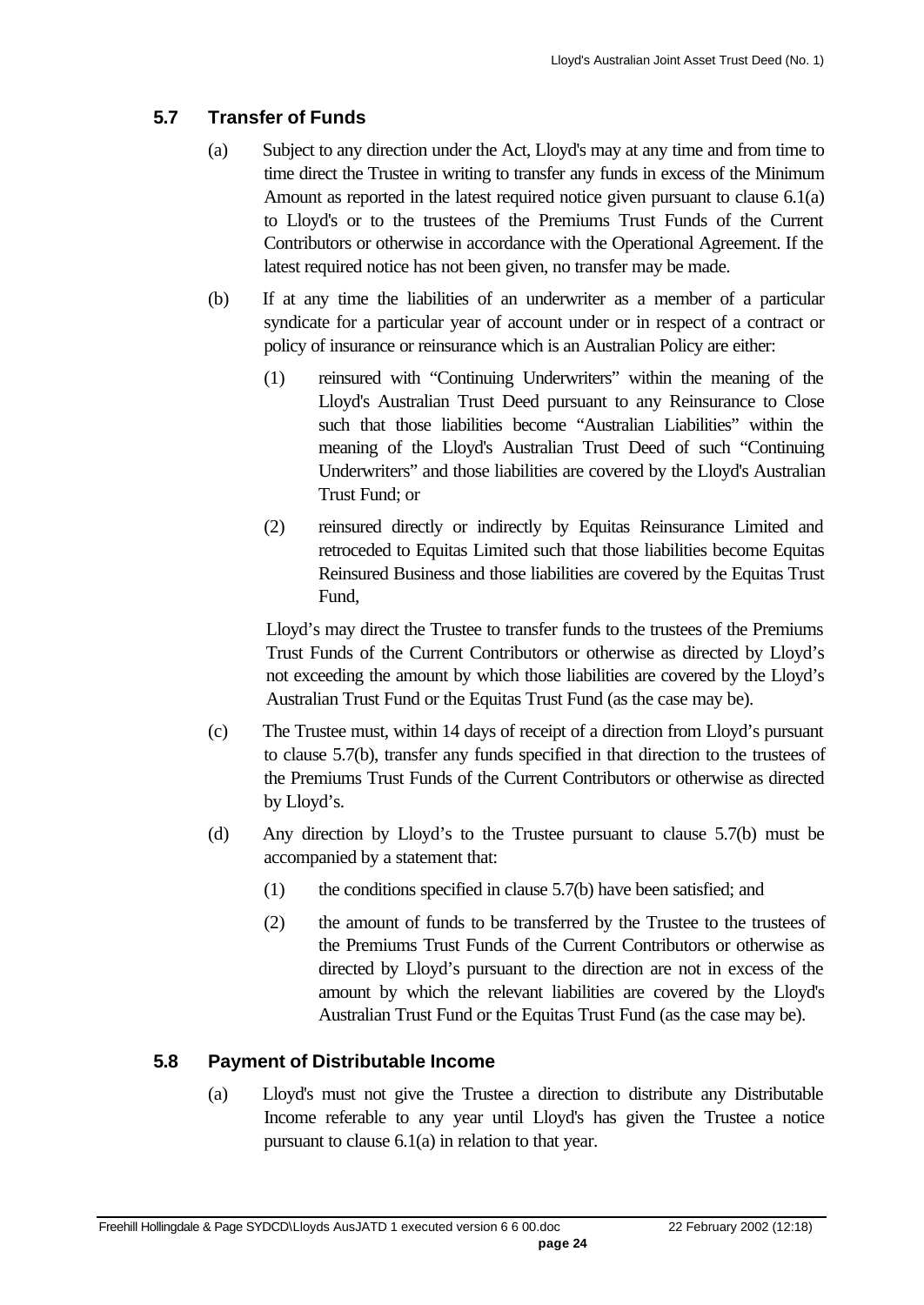- (b) If Lloyd's directs the Trustee to distribute any Distributable Income and at that time the value of the assets of the Trust Fund:
	- (1) is less than the Minimum Amount as at such date; or
	- (2) would be less than the Minimum Amount if that distribution was made;

the Trustee is hereby irrevocably directed by the trustees of the Premiums Trust Funds of the Current Contributors to apply so much of an amount equal to the distribution as is specified in a notice in writing from Lloyd's in making good or reducing that deficiency as the case may be and the Trustee must so apply the amount so specified.

#### **5.9 Payment of Claims**

- (a) Lloyd's may at any time and from time to time direct the Trustee in writing to pay to a person who is a Policyholder in relation to a Relevant Underwriter in satisfaction of a Claim in relation to that Relevant Underwriter an amount out of the Trust Fund (not exceeding the amount of the Claim) as Lloyd's may direct.
- (b) Lloyd's may only make a direction under clause 5.9(a) if:
	- (1) the latest required notice has been given pursuant to clause  $6.1(a)$ ;
	- (2) the aggregate value of such Claims of a particular Policyholder is not less than \$1 million;
	- (3) such Claims are to be satisfied in Australia; and
	- (4) Lloyd's procures in favour of the Trustee the prior written consent of the APRA to such withdrawal;
- (c) On payment of any claim pursuant to clause 5.9(a), the Minimum Amount is reduced by the amount of the payment.

#### **5.10 Trustee's Authority to Hold Investments**

The Trustee is authorised to delegate from time to time the safekeeping of any of the assets held in the Trust Fund to such custodians as the Trustee and Lloyd's may agree from time to time in writing, on the following basis:

- (a) The custodian must be a Bank, a subsidiary of a Bank, or a Recognised Depository.
- (b) The Trustee must notify Lloyd's of the appointment and dismissal of any custodian.
- (c) The Trustee's liability hereunder with respect to the duties and functions so performed by such custodians shall be the same as if such duties and functions were performed by the Trustee itself.
- (d) The custodian may be permitted to delegate the safekeeping of any of the assets held in the Trust Fund to further custodians on the same terms as in this clause 5.10.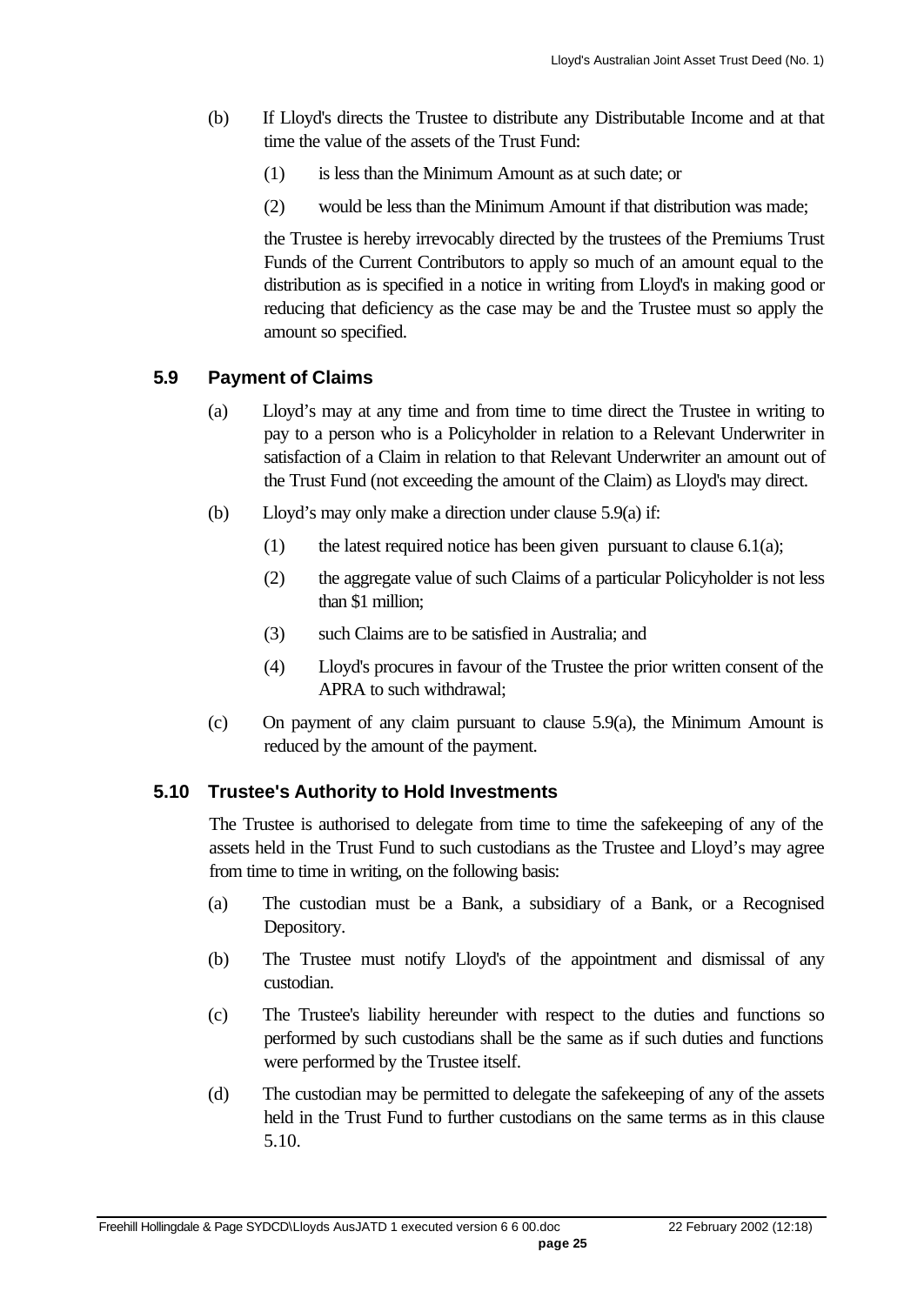(e) The delegation is consistent with the requirements of the APRA in relation to custodians and managers as set out in the relevant APRA circulars.

#### **5.11 Assets of the Trust Fund**

The Trustee is under no duty or obligation to require, and has no liability for omitting to require Lloyd's or the Current Contributors to make any transfers or payments of additional assets to the Trust Fund and it is to be conclusively presumed that any and all such transfers or payments to Trustee have been properly made.

### **5.12 Tax**

The Trustee must pay out of the Trust Fund all Taxes which are by law payable by it in the execution of the trusts contained in this deed. In the case of any withholding Tax, the Trustee must deduct any withholding Tax due or which may become due in respect of any amount payable or which may become payable to the trustees of the Premiums Trust Funds and must remit the same to the Australian Taxation Office in accordance with the relevant provisions of the Tax Act.

## **5.13 Audit**

- (a) The Trustee must appoint a registered company auditor or (if permitted by APRA) a firm at least one of whose members is a registered company auditor (in either case approved by Lloyd's), to be Auditor of the Trust Fund.
- (b) The Trustee may after consultation with Lloyd's remove the Auditor.
- (c) The terms of appointment of the Auditor must specify that the Auditor may retire by giving not less than 3 months' notice to the Trustee (or such shorter notice agreed to by the Trustee and Lloyd's).
- (d) The remuneration of the Auditor must be set by the Trustee and approved by Lloyd's.
- (e) The Trustee must keep or cause to be kept proper books and records relating to the Trust Fund. The Trustee may establish such accounts and records as shall be reasonable and otherwise as it may determine. The Trustee must ensure that the accounts are audited by the Auditor in respect of each calendar year and each Financial Year.
- (f) Graeme Mark McKenzie, a partner in the firm of Ernst & Young, is the first Auditor of the Trust Fund and is deemed to have been appointed by the Trustee and approved by Lloyd's in accordance with clause 5.13(a) by the execution of this deed.

## **5.14 Judicial Trustee**

If at any time the Trustee is a Judicial Trustee appointed pursuant to the provisions of Division 5 of Part VII of the Act, notwithstanding any provisions of this deed to the contrary, and in connection with the management and investment of the Trust Fund:

(a) the Trustee has all of the powers of a natural person with respect to that person's own assets;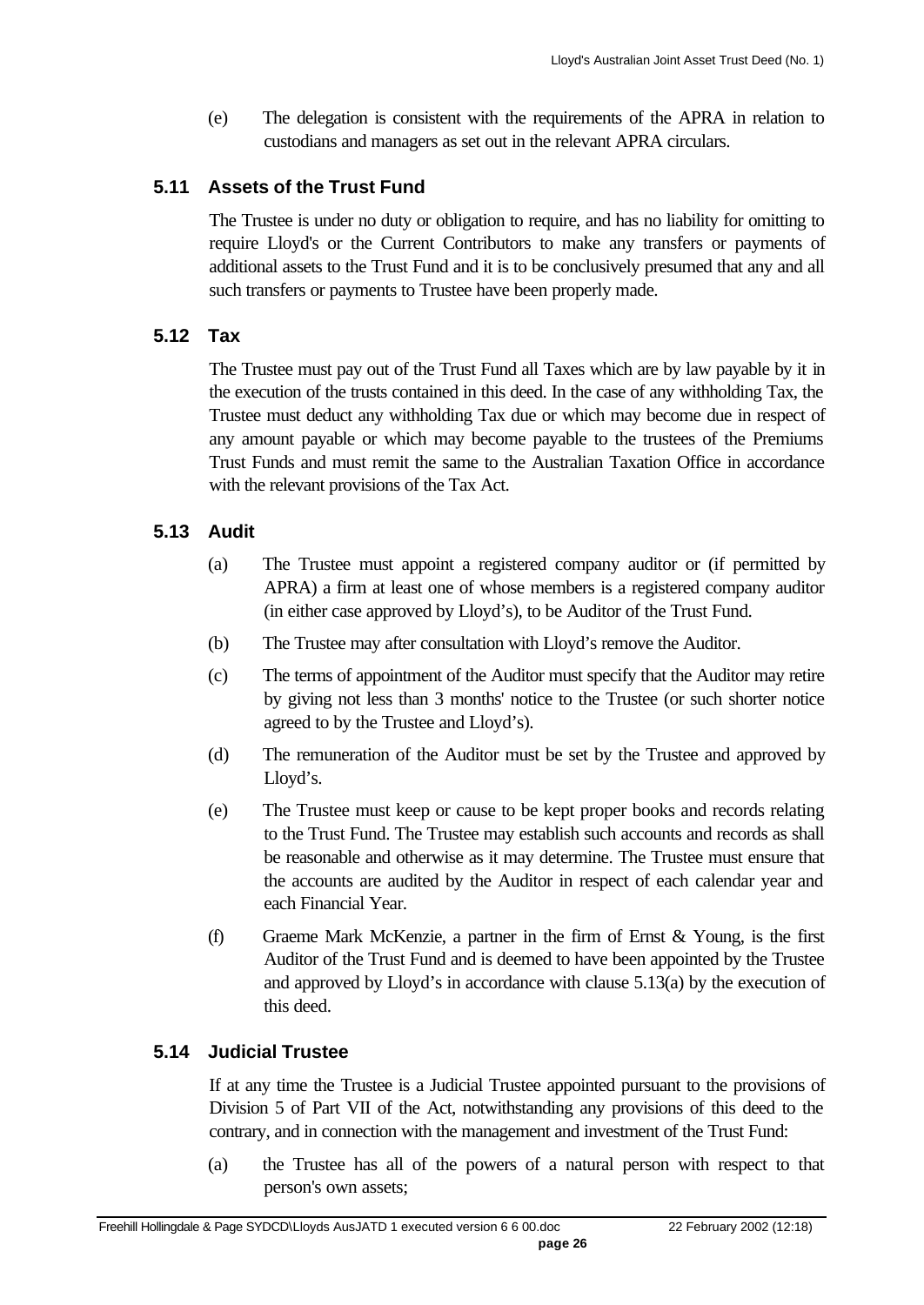- (b) the Trustee is under no obligation to act in accordance with the directions of Lloyd's, or any other person (other than a direction under clause 2.2(a) or clause 2.2(b));
- (c) the Trustee is not bound by the Operational Agreement; and
- (d) the Trustee must not make any distributions pursuant to clauses 5.5(b) and 5.5(d).

## **6 Valuation and Reporting**

#### **6.1 Notice of Trust Fund Minimum Amount**

- (a) Subject to clause 6.1(b), Lloyd's must determine, as at 31 December next following the Effective Date and as at 31 December in each year thereafter, the Minimum Amount and Lloyd's must advise the Trustee of the amount so determined within 52 days after the date as at which the determination is made.
- (b) Subject to any contrary direction of the APRA, the Trustee may rely on the most recent statement from Lloyd's as to the Trust Fund Minimum Amount, without any recourse against the Trustee and without any obligation to make enquiry in relation to the statement.

#### **6.2 Trustee to Certify Value of Trust Fund**

- (a) The Trustee must within 30 days after 31 December in each year promptly certify as at 31 December that year to Lloyd's and, if so directed by either Lloyd's or the APRA, to the APRA:
	- (1) the existence of the Trust Fund and;
	- (2) the value of each of the assets of the Trust Fund;
	- (3) the aggregate value (net of any charges, liens or encumbrances held by the Trustee or Trustee Claims or Matured Claims) of the Trust Fund.
- (b) The Trustee must make the certifications contained in clause 6.2(a)(2) and (3) based on the most recent values available to the Trustee whenever so directed by the APRA, Lloyd's or the Lloyd's Agent in Australia within 10 days of being so directed.
- (c) Whenever the Trustee is required under this deed to value the assets of the Trust Fund, it may do so itself or employ an agent for such valuation (which agent may be a subsidiary, affiliate or association of the Trustee).
- (d) The valuation of any assets of the Trust Fund under this clause 6.2 must be carried out in accordance with the Rules.

#### **6.3 Provision of Information to the APRA**

Lloyd's and the Trustee must make available to the other or to the APRA (as the case may require) such information as is reasonably necessary or reasonably required to enable either of them to provide information to the APRA or to undertake or cause to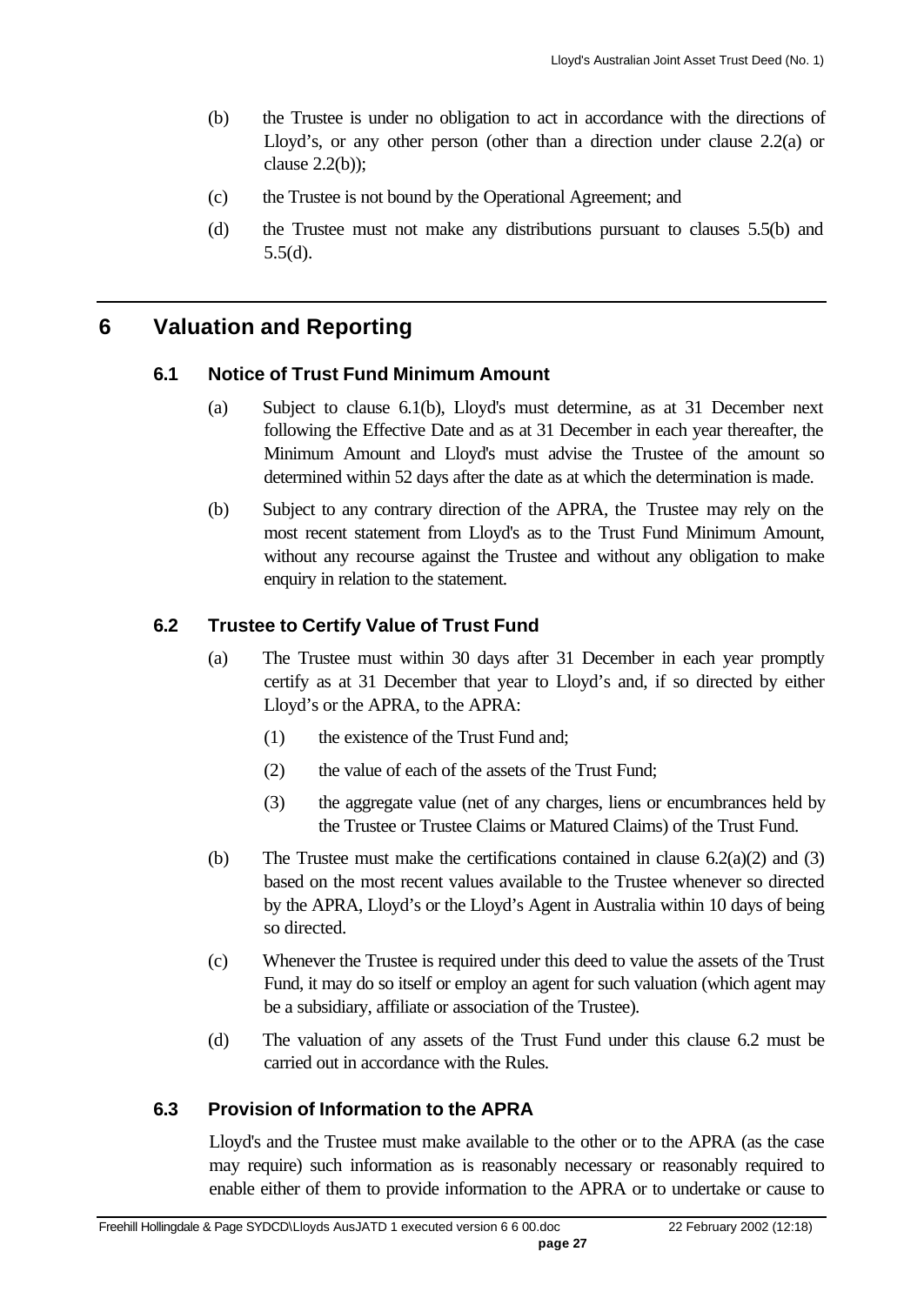be undertaken any actuarial investigation required by the APRA at any time and from time to time.

#### **6.4 Information to Trustee**

Lloyd's must as and when necessary to ensure that the Trustee has up to date information, provide to the Trustee a document which shows the name and year of account of each syndicate the members of which are underwriters who have, as original underwriters, underwritten liabilities under contracts or policies of insurance that are, for the purposes of this trust deed, Australian Policies.

## **7 Deficiency in Trust Fund Assets**

The Trustee must give notice to Lloyd's, the Lloyd's Agent in Australia and the APRA forthwith if, on the expiration of 60 days after the date as at which the most recent valuation of a Trust Fund as provided for in clause 6.2 was made;

- (a) the value of the property in that Trust Fund is less than the Minimum Amount as at that date; and
- (b) if such deficiency has not been subsequently made good by a transfer of property to the Trustee by or on behalf of the Relevant Underwriter of an amount that is equal to or greater than the deficiency.

## **8 Formulation of Scheme**

The principles in the Schedule are those set out for the purposes of section 92M(2) of the Act.

## **9 Limitation of liability and indemnity of Trustee**

- (a) The Trustee has no liability in relation to this deed or the transactions contemplated by this deed except for any loss arising from :
	- (1) its fraud, negligence or breach of trust; or
	- (2) any fraud, negligence or breach of trust committed by any officers, employees or agents.
- (b) Lloyd's must indemnify the Trustee against Taxes payable by the Trustee in its capacity as trustee of the Trust Fund and any stamp duty in respect of this deed or the Operational Agreement (including all penalties in respect thereof not caused by the fraud, negligence or breach of trust of Trustee or any of its employees) and Lloyd's agrees that payment of any such duty by the Trustee is not a condition precedent to the enforcement of such indemnity.
- (c) The Trustee may, in any case where it is entitled to be indemnified or paid by Lloyd's if it incurs a cost, charge, liability or expense (including all duties, taxes, fines or penalties in respect thereof not caused by the Trustee or any of its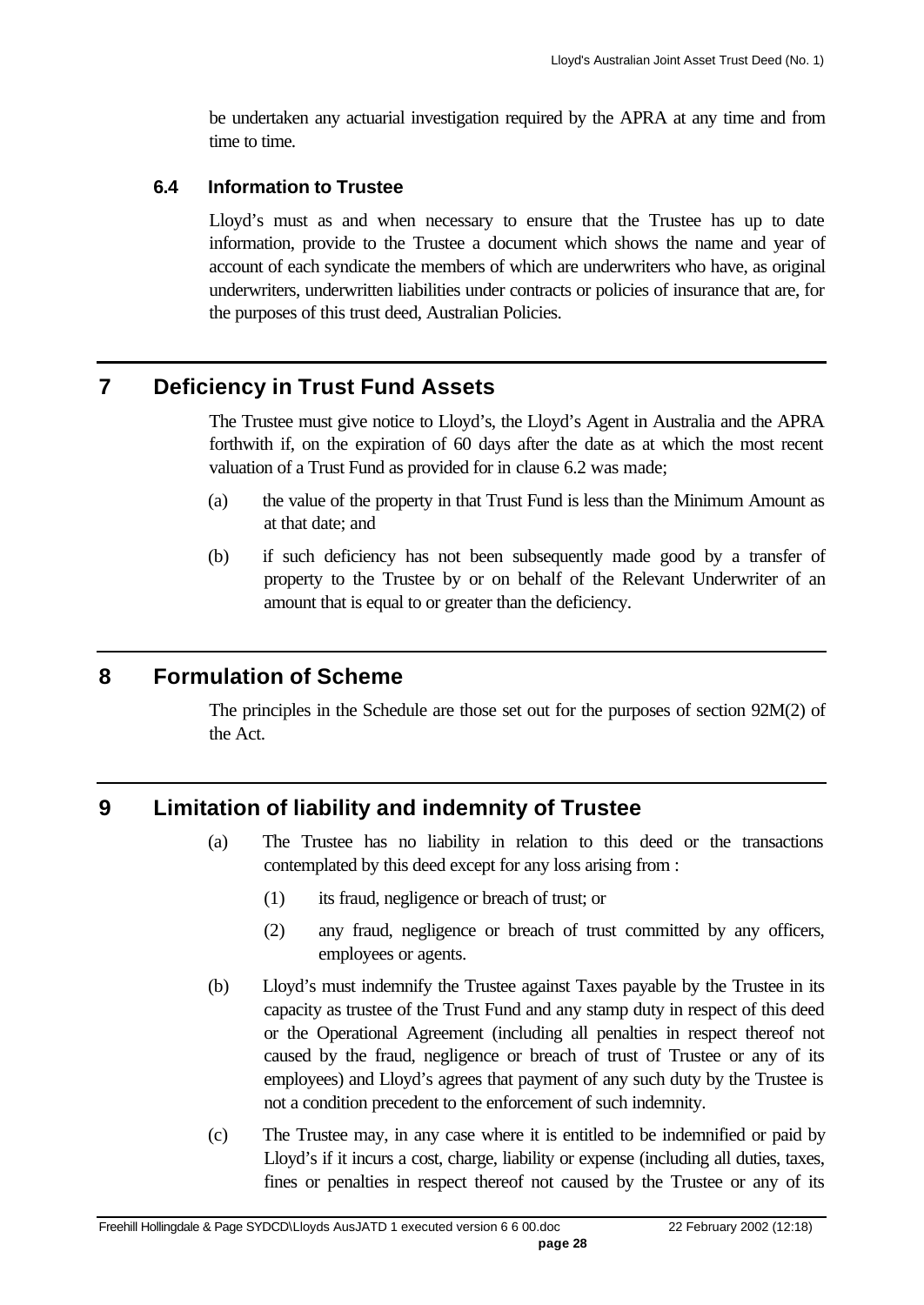employees) require Lloyd's to advance to it before that cost, charge, liability or expense is incurred a sum sufficient to cover that cost, charge, liability or expense. A certificate signed by an authorised officer of the Trustee stating the amount of any advance requested under this clause will, in the absence of manifest error, be conclusive and binding on Lloyd's.

(d) If any sum is advanced to the Trustee pursuant to clause 9(c) the Trustee must account for the manner in which that sum is used by providing to Lloyd's written evidence of the proper application of that sum toward payment of the relevant cost, charge, liability or expense and if any or all of such sum is not required or not used to pay such cost, charge, liability or expense then the Trustee must refund the difference to Lloyd's.

## **10 Miscellaneous**

#### **10.1 Breach of obligations**

- (a) Each party must inform the other immediately it becomes aware of any breach by it of the terms of this deed or the obligations imposed by this deed.
- (b) Each party must inform the other immediately it becomes aware that any obligations imposed on it pursuant to this deed or the transactions contemplated by this deed cannot be fulfilled.

#### **10.2 No Partnership**

Nothing herein constitutes a partnership between the Current Contributors and any underwriter, or between any of the underwriters, the underwriting business of each Relevant Underwriter being carried on for that underwriter's sole and separate account.

#### **10.3 Governing Law**

- (a) This deed is governed by and construed and enforced in accordance with the laws of the State of New South Wales.
- (b) The parties to this deed submit to the exclusive jurisdiction of the Supreme Court of New South Wales for the purpose of determining any dispute, question or difference (including, without limitation, its existence, validity or termination) arising under, out of, or in connection with it.

#### **10.4 Amendment of this Deed**

- (a) Lloyd's has power in its discretion to amend this deed with the written consent of the Trustee such consent not to be unreasonably withheld, provided that:
	- (1) such power is exercised by the Council;
	- (2) amendments to this deed must be in writing and signed on behalf of the Council; and
	- (3) no amendment becomes effective without the prior written consent of the APRA.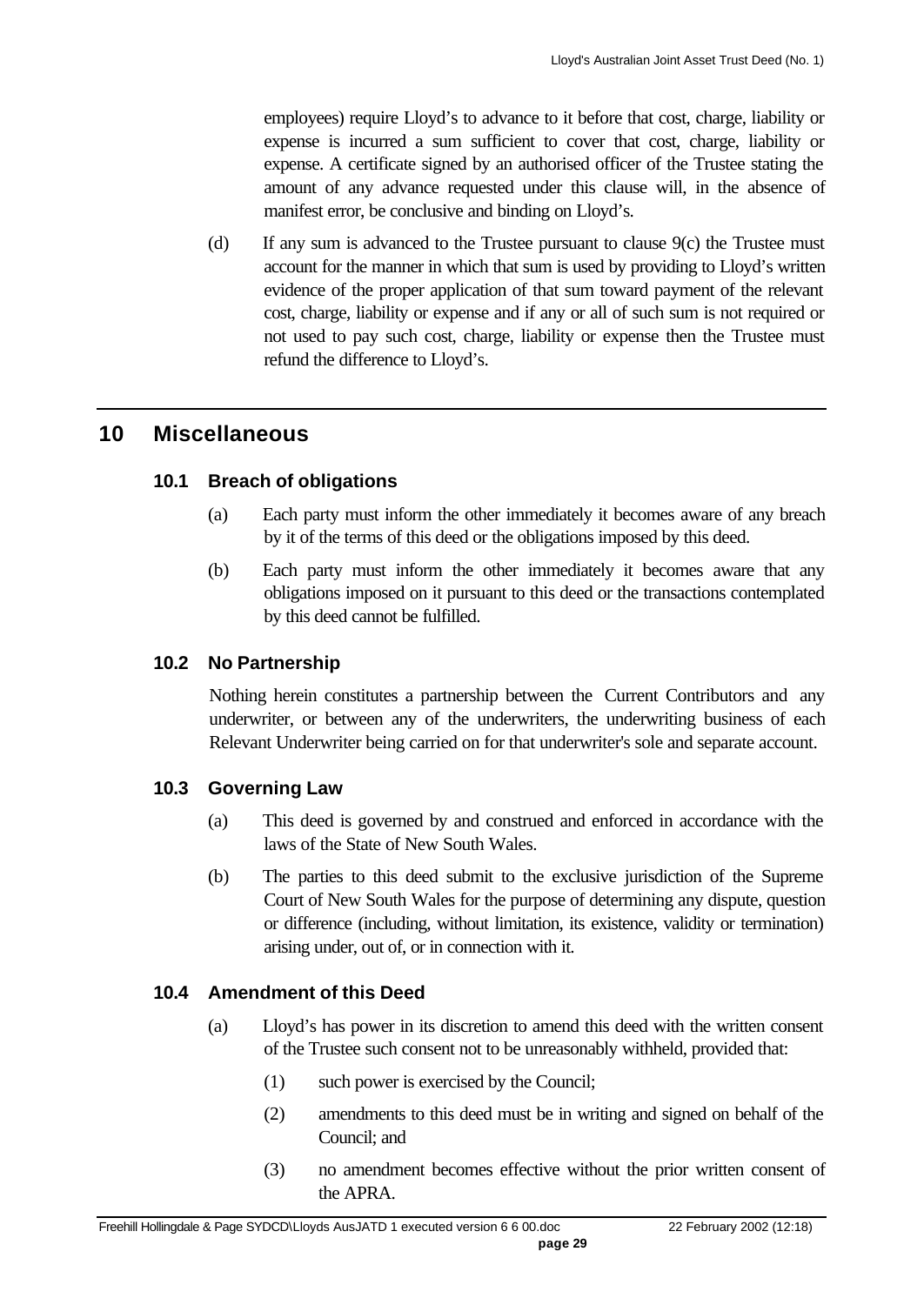(b) Lloyd's must advise the Trustee in writing when any such amendment becomes effective.

#### **10.5 Notices**

- (a) Lloyd's must provide the Trustee with:
	- (1) its mailing address;
	- (2) the mailing address of the APRA; and
	- (3) the name and mailing address of the Lloyd's Agent in Australia,

and must update this information from time to time as may be necessary to keep the information current. The Trustee may rely upon such information without the need to make further enquiry.

(b) Any notice required by this deed to be given by any party or parties to any other party or parties must be given in the manner specified in the Operational Agreement.

### **10.6 Partial Invalidity Does Not Invalidate Entire Deed**

If any provision of this deed is held invalid or unenforceable, the remainder of this deed shall be construed and enforced as if such provision had not been inserted herein.

#### **10.7 Further assurances**

Each party must do all things necessary to give full effect to this deed and the transactions contemplated by this deed.

#### **10.8 Counterparts**

- (a) This deed may be executed in counterparts.
- (b) Both counterparts, taken together constitute one instrument.

## **10.9 Attorneys**

Each of the Attorneys executing this deed states that the Attorney has no notice of the revocation of the power of attorney appointing that Attorney.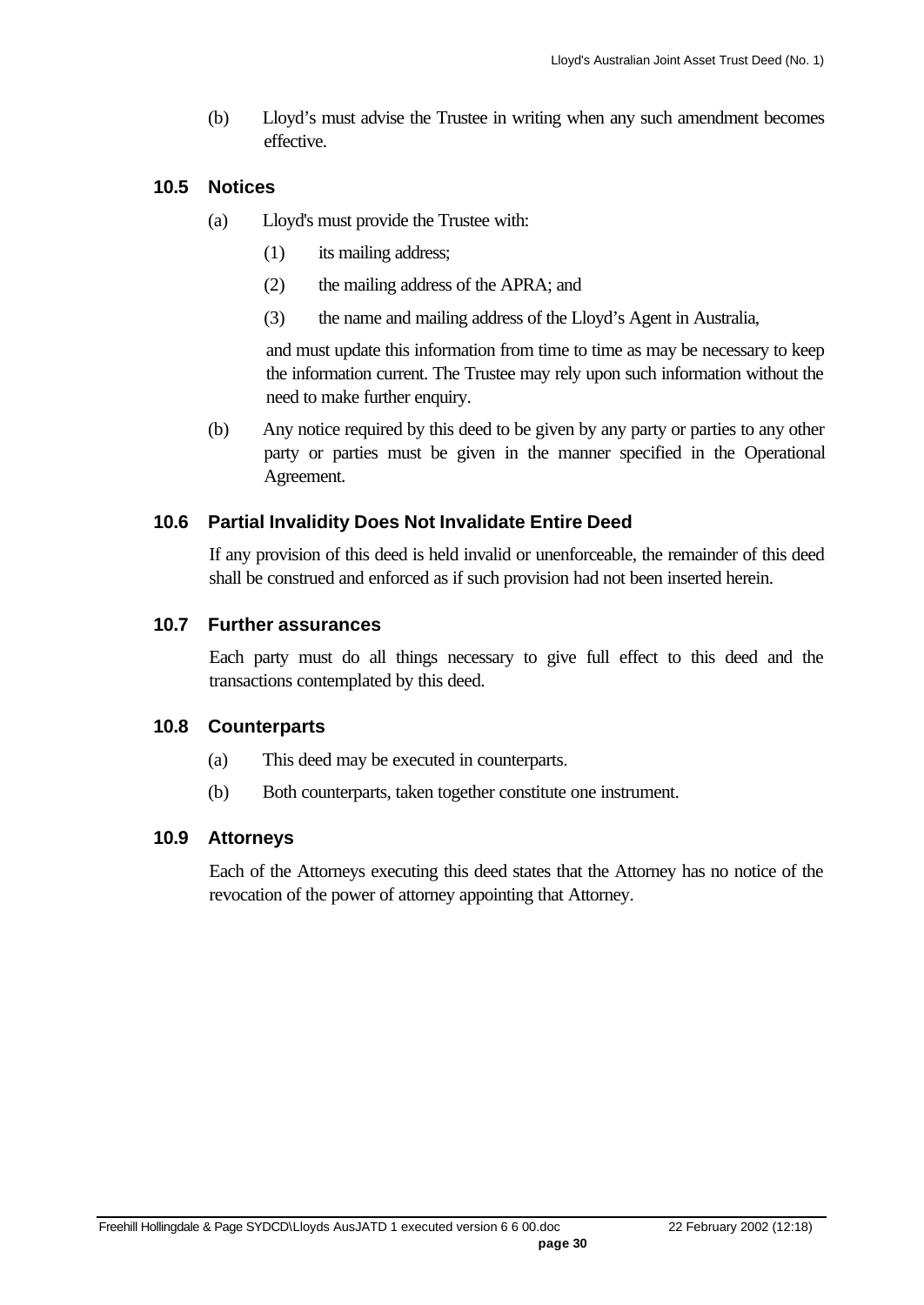## **Schedule - (clause 8.1)**

Section 92M(2) principles

- 1 The assets of the Trust Fund are only available to meet the expenses of the administration and an underwriter's share of a liability under an Australian Policy if that liability was to:
	- (a) the holder of that policy; or
	- (b) another underwriter in relation to whom the underwriter is a Continuing Underwriter,

on the day on which the Federal Court of Australia approved a scheme formulated under section 92M of the Act;

- 2 Claims may be met when the scheme administrator has determined that the Claim is payable, notwithstanding the fact that no judgment may have been entered in favour of the Policyholder.
- 3 Costs of winding-up or dissolution of the Trust Fund must first be met from the Security Deposit.
- 4 No liabilities of a Relevant Underwriter which may be met from property held pursuant to the terms of this deed may be met from any property held pursuant to the terms of the Lloyd's Australian Trust Deed or the Trust Deed made 6 June 2000 and entitled Lloyd's Australian Joint Asset Trust Deed (No. 2).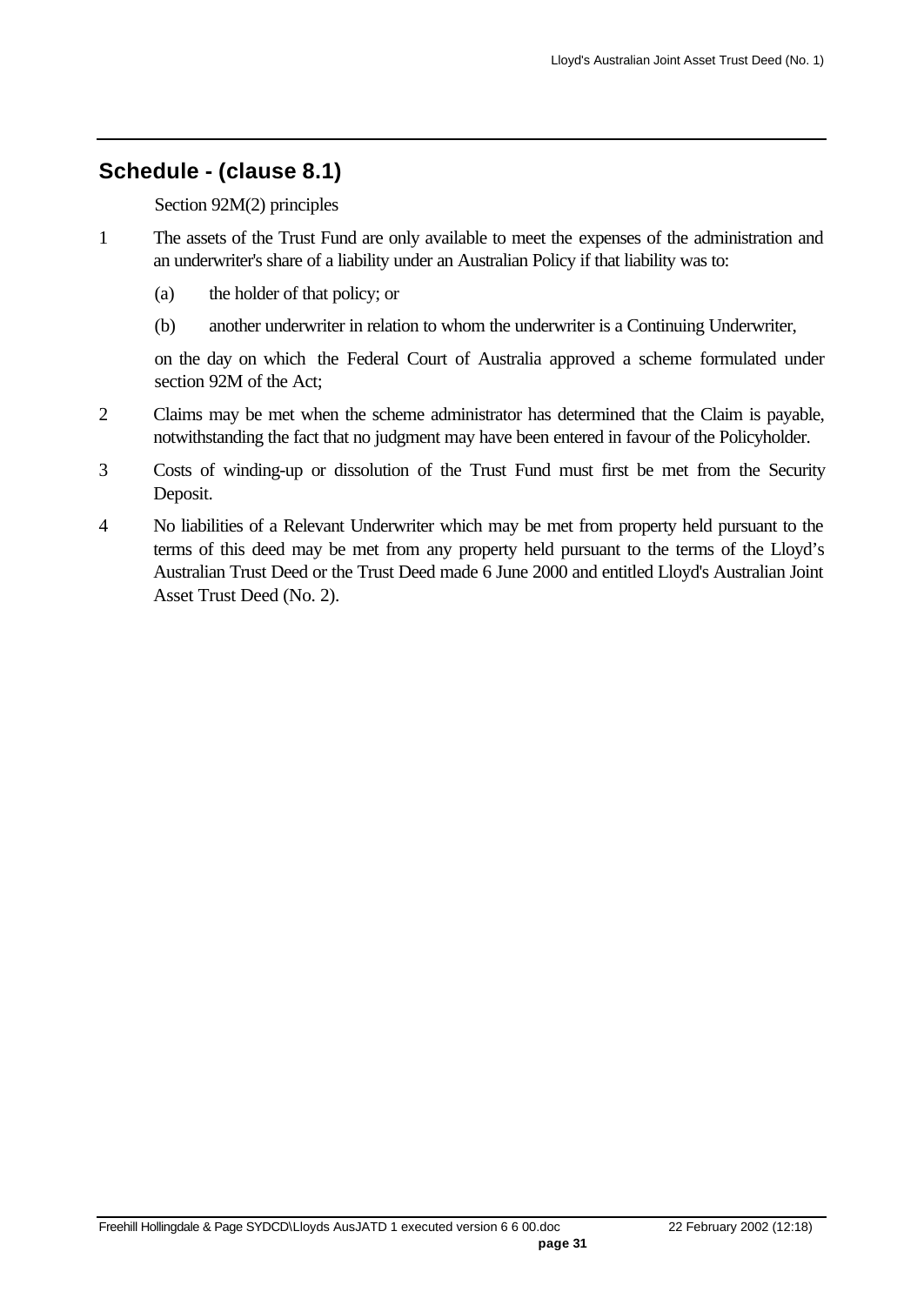## **Executed as a deed: Signed sealed and delivered** for **Lloyd's**

by its attorney in the presence of:

Witness **Attorney** 

\_\_\_\_\_\_\_\_\_\_\_\_\_\_\_\_\_\_\_\_\_\_\_\_\_\_\_\_\_\_\_\_ \_\_\_\_\_\_\_\_\_\_\_\_\_\_\_\_\_\_\_\_\_\_\_\_\_\_\_\_\_\_\_\_\_

\_\_\_\_\_\_\_\_\_\_\_\_\_\_\_\_\_\_\_\_\_\_\_\_\_\_\_\_\_\_\_\_ \_\_\_\_\_\_\_\_\_\_\_\_\_\_\_\_\_\_\_\_\_\_\_\_\_\_\_\_\_\_\_\_\_

\_\_\_\_\_\_\_\_\_\_\_\_\_\_\_\_\_\_\_\_\_\_\_\_\_\_\_\_\_\_\_\_ \_\_\_\_\_\_\_\_\_\_\_\_\_\_\_\_\_\_\_\_\_\_\_\_\_\_\_\_\_\_\_\_\_

\_\_\_\_\_\_\_\_\_\_\_\_\_\_\_\_\_\_\_\_\_\_\_\_\_\_\_\_\_\_\_\_ \_\_\_\_\_\_\_\_\_\_\_\_\_\_\_\_\_\_\_\_\_\_\_\_\_\_\_\_\_\_\_\_\_

## **Signed sealed and delivered** for **National Australia Trustees Limited** by its attorney in the

presence of:

Name (please print) Name (please print)

Witness **Attorney** 

Name (please print) Name (please print)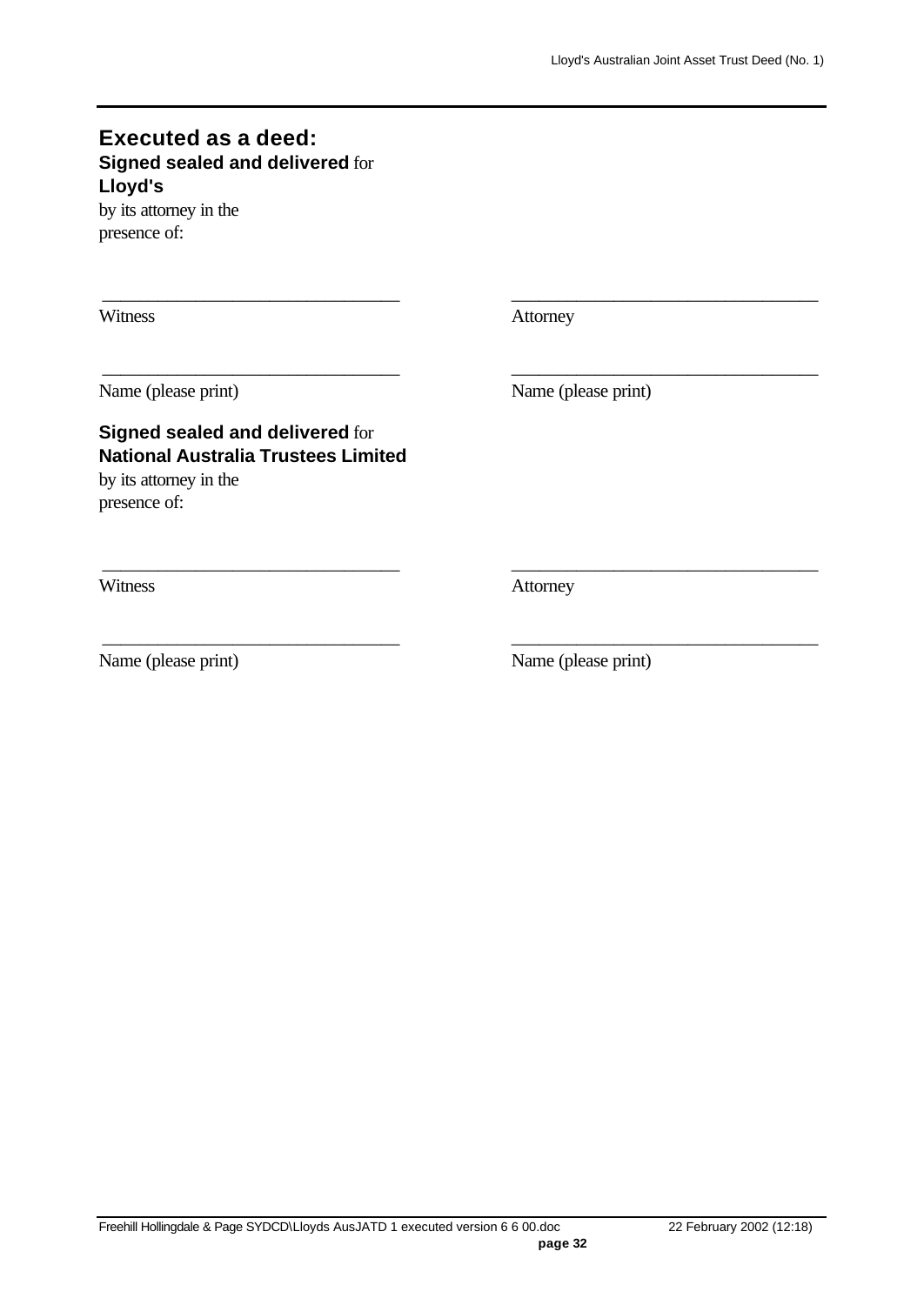# **Table of contents**

| Clause           |                                                                                     |                                                                                                                                                                                                                                                                                                                                                                                                                                                                                    | Page                                                                 |  |  |  |
|------------------|-------------------------------------------------------------------------------------|------------------------------------------------------------------------------------------------------------------------------------------------------------------------------------------------------------------------------------------------------------------------------------------------------------------------------------------------------------------------------------------------------------------------------------------------------------------------------------|----------------------------------------------------------------------|--|--|--|
| 1                | <b>Definitions and Interpretation</b>                                               |                                                                                                                                                                                                                                                                                                                                                                                                                                                                                    |                                                                      |  |  |  |
|                  | 1.1<br>1.2                                                                          | <b>Definitions</b><br>Interpretation                                                                                                                                                                                                                                                                                                                                                                                                                                               | 1<br>8                                                               |  |  |  |
| $\boldsymbol{2}$ |                                                                                     | <b>The Trust Fund</b>                                                                                                                                                                                                                                                                                                                                                                                                                                                              |                                                                      |  |  |  |
|                  | 2.1<br>2.2<br>2.3                                                                   | <b>Creation of Trust Fund</b><br>Letter of Credit Transitional Arrangements<br>Perpetuities                                                                                                                                                                                                                                                                                                                                                                                        | 8<br>9<br>9                                                          |  |  |  |
| 3                | <b>The Trustee</b>                                                                  |                                                                                                                                                                                                                                                                                                                                                                                                                                                                                    |                                                                      |  |  |  |
|                  | 3.1<br>3.2<br>3.3<br>3.4<br>3.5<br>3.6<br>3.7<br>3.8<br>3.9<br>3.10<br>3.11<br>3.12 | <b>Trustee's Qualification</b><br><b>Operational Agreement</b><br><b>Trustee's Duties</b><br>Trustee's Reliance upon Communications<br><b>Proper Execution</b><br>Trustee's Reliance on Opinions of its Counsel<br><b>Trustee's Fees and Expenses</b><br>Maintenance and Inspection of Trustee's Records<br>Trustee's Resignation or Removal and Appointment of Successor<br><b>Trustee's Obligations</b><br><b>Electronic Access</b><br>Provision of information and notification | 10<br>10<br>10<br>11<br>11<br>11<br>12<br>12<br>13<br>15<br>16<br>16 |  |  |  |
| 4                |                                                                                     | <b>Payment of Claims</b>                                                                                                                                                                                                                                                                                                                                                                                                                                                           |                                                                      |  |  |  |
|                  | 4.1<br>4.2<br>4.3<br>4.4<br>4.5                                                     | When Claims may be made Against the Trust Fund<br><b>Payment of Policyholder Claims</b><br>Limitations of Policyholder's Source of Recovery<br>Sale of Trust Fund Assets<br>Priority of Payments Out of Trust Fund                                                                                                                                                                                                                                                                 | 16<br>17<br>18<br>19<br>19                                           |  |  |  |
| 5                | <b>Administration and Use of Trust Fund</b>                                         |                                                                                                                                                                                                                                                                                                                                                                                                                                                                                    |                                                                      |  |  |  |
|                  | 5.1<br>5.2<br>5.3<br>5.4<br>5.5<br>5.6<br>5.7<br>5.8<br>5.9<br>5.10<br>5.11<br>5.12 | <b>Trustee's Powers</b><br>Commingling<br><b>Management of Trust Fund</b><br><b>Borrowings</b><br>Distributable Income<br><b>Letters of Credit</b><br><b>Transfer of Funds</b><br>Payment of Distributable Income<br><b>Payment of Claims</b><br><b>Trustee's Authority to Hold Investments</b><br><b>Assets of the Trust Fund</b><br>Tax                                                                                                                                          | 20<br>20<br>20<br>22<br>22<br>23<br>24<br>24<br>25<br>25<br>26<br>26 |  |  |  |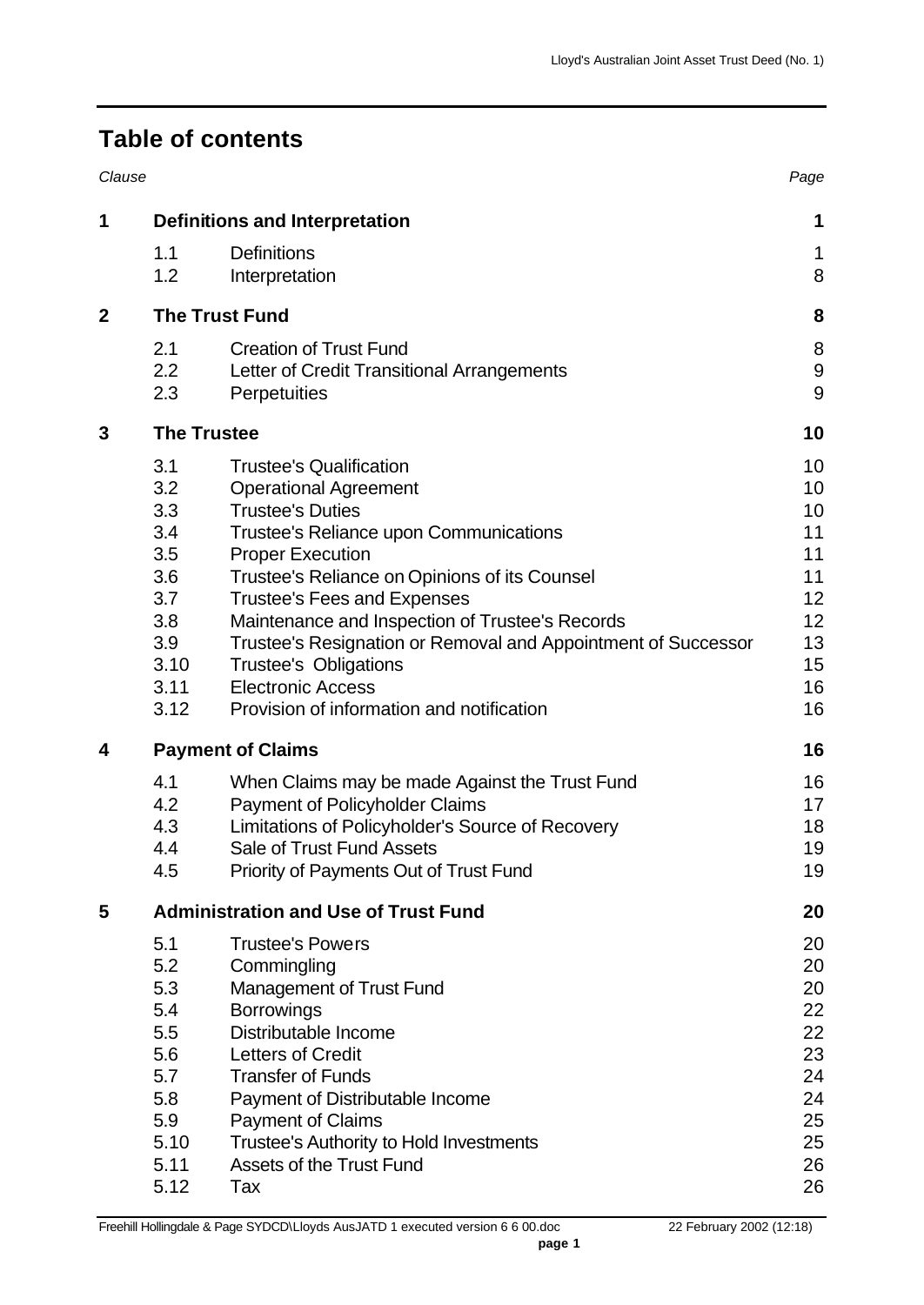|    | 5.13<br>5.14                                                                     | Audit<br><b>Judicial Trustee</b>                                              | 26<br>26 |  |  |  |
|----|----------------------------------------------------------------------------------|-------------------------------------------------------------------------------|----------|--|--|--|
| 6  | <b>Valuation and Reporting</b>                                                   |                                                                               |          |  |  |  |
|    | 6.1<br>6.2                                                                       | Notice of Trust Fund Minimum Amount<br>Trustee to Certify Value of Trust Fund | 27<br>27 |  |  |  |
|    | 6.3<br>6.4                                                                       | Provision of Information to the APRA<br>Information to Trustee                | 27<br>28 |  |  |  |
| 7  | <b>Deficiency in Trust Fund Assets</b>                                           |                                                                               |          |  |  |  |
| 8  | <b>Formulation of Scheme</b><br>Limitation of liability and indemnity of Trustee |                                                                               |          |  |  |  |
| 9  |                                                                                  |                                                                               |          |  |  |  |
| 10 | <b>Miscellaneous</b>                                                             | 29                                                                            |          |  |  |  |
|    | 10.1                                                                             | Breach of obligations                                                         | 29       |  |  |  |
|    | 10.2                                                                             | No Partnership                                                                | 29       |  |  |  |
|    | 10.3                                                                             | Governing Law                                                                 | 29       |  |  |  |
|    | 10.4                                                                             | Amendment of this Deed                                                        | 29       |  |  |  |
|    | 10.5                                                                             | <b>Notices</b>                                                                | 30       |  |  |  |
|    | 10.6                                                                             | Partial Invalidity Does Not Invalidate Entire Deed                            | 30       |  |  |  |
|    | 10.7                                                                             | <b>Further assurances</b>                                                     | 30       |  |  |  |
|    | 10.8                                                                             | Counterparts                                                                  | 30       |  |  |  |
|    | 10.9                                                                             | Attorneys                                                                     | 30       |  |  |  |
|    |                                                                                  | Schedule - (clause 8.1)                                                       | 31       |  |  |  |

*Clause Page*